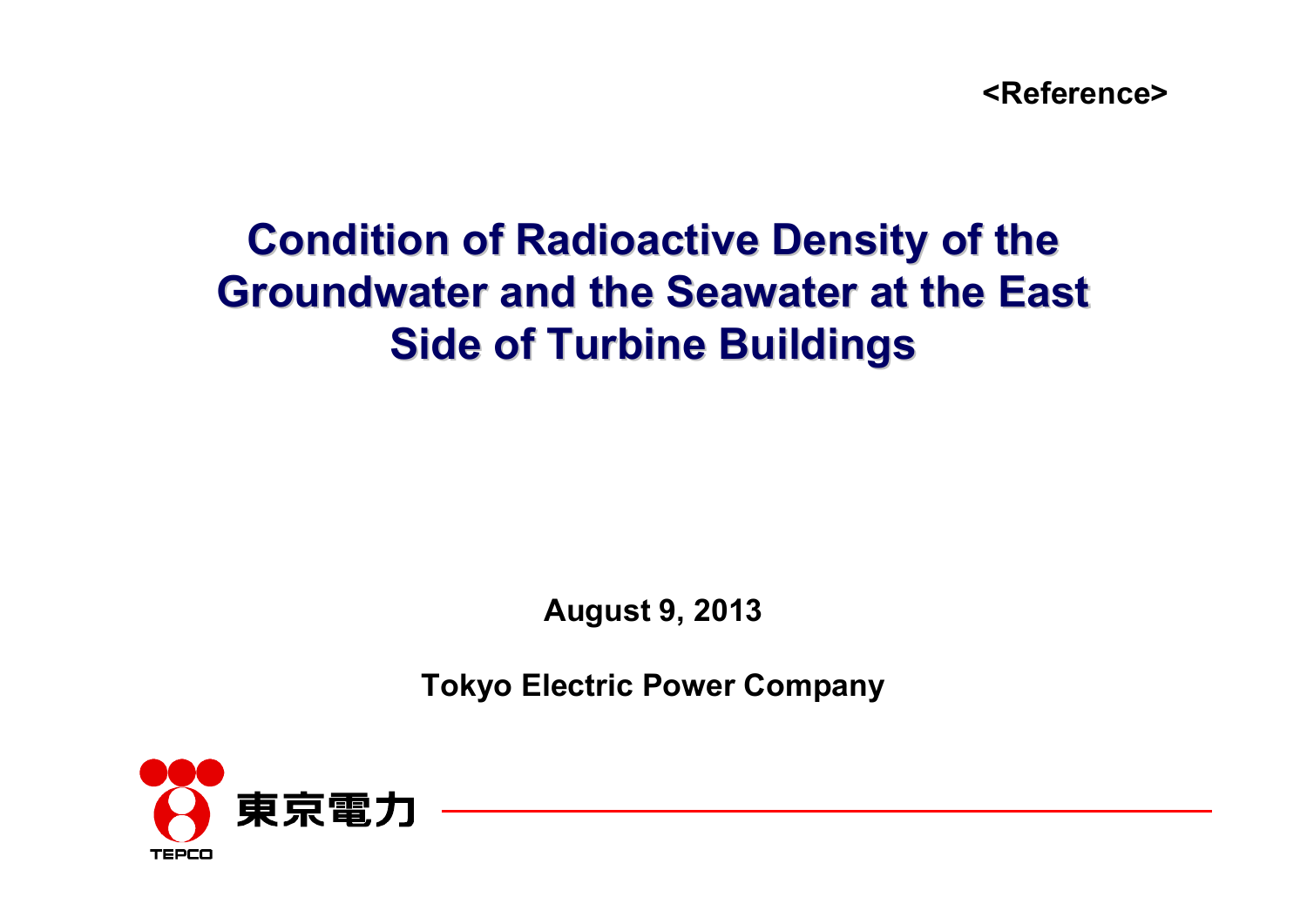### **Draining Plan between the Water Intake Channel of Unit 1 and 2**

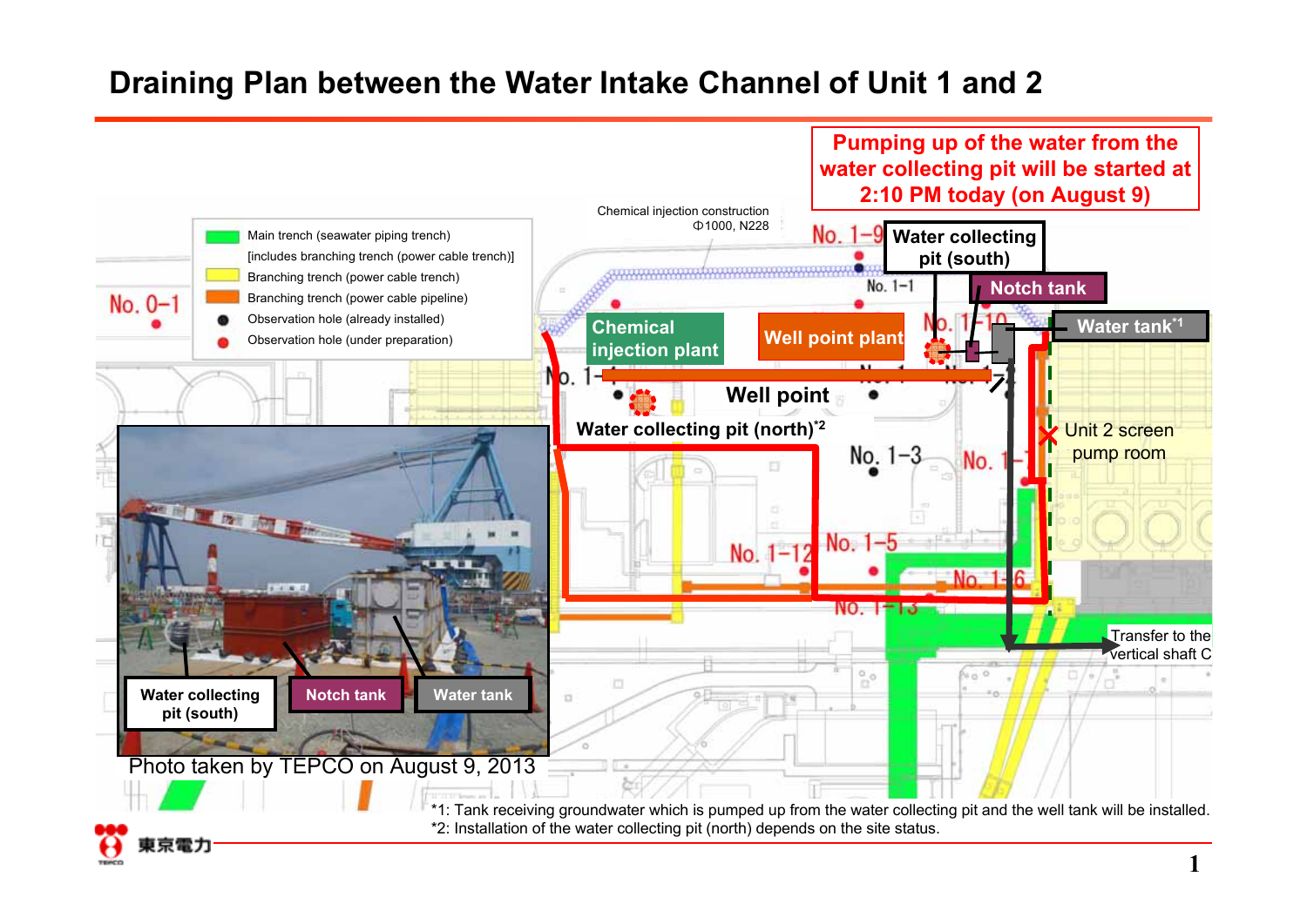# **<Reference> Schematic of the Well Point**



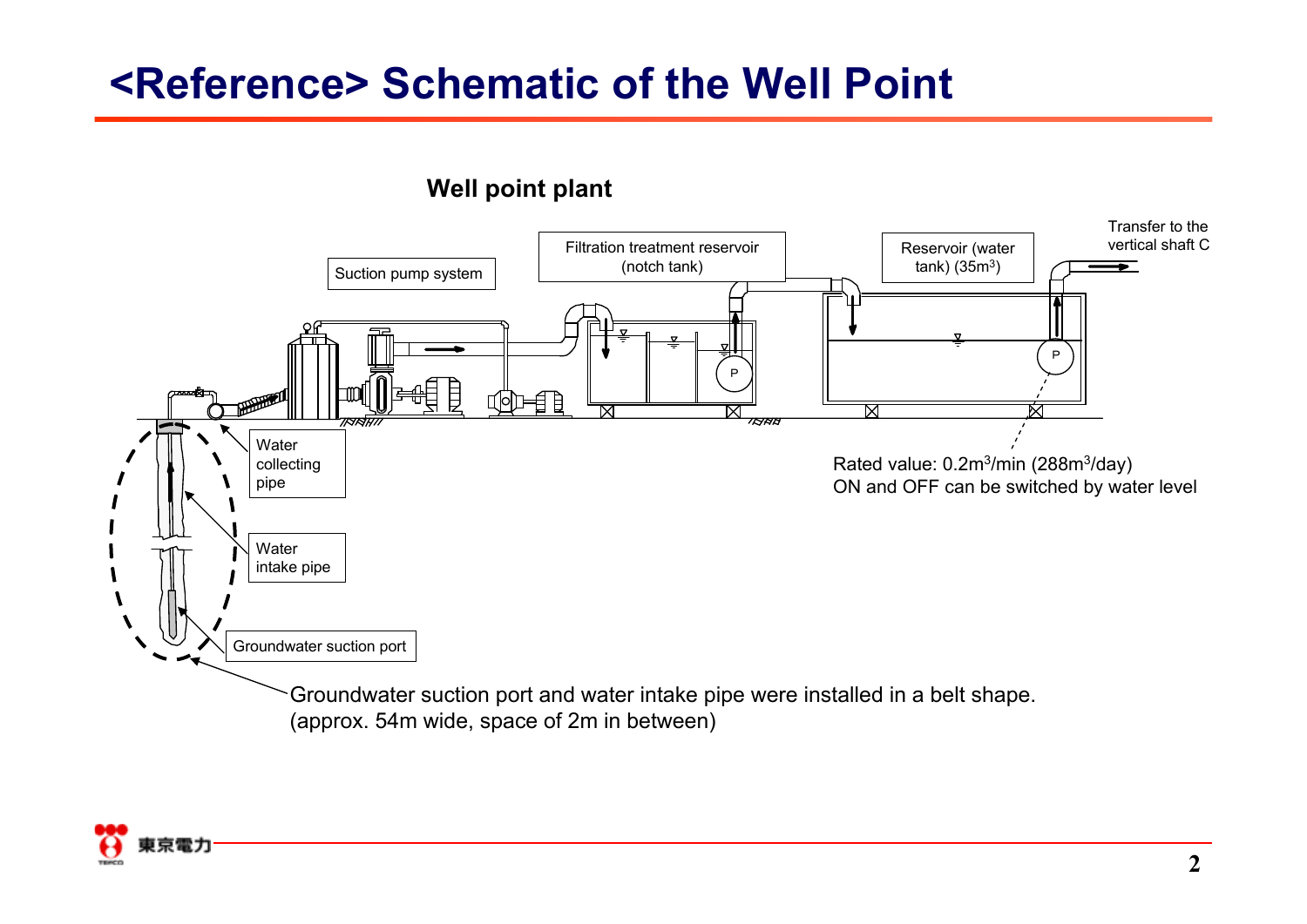### **Progress Status of Bank Protection Foundation Improvement Work between Water Intakes of Unit 1 and 2 between Water Intakes of Unit 1 and 2**

**The foundation improvement was started on July 8, and is currently underway by use of ten** foundation improvement machines. (The work starts at 7:00 PM each day and ends at 7:00 AM next day.)

■ 114 locations on the sea side line: Completed on July 31

 $N \nightharpoonup$ 

114 locations on the mountain side line: Completed on August 9



**3**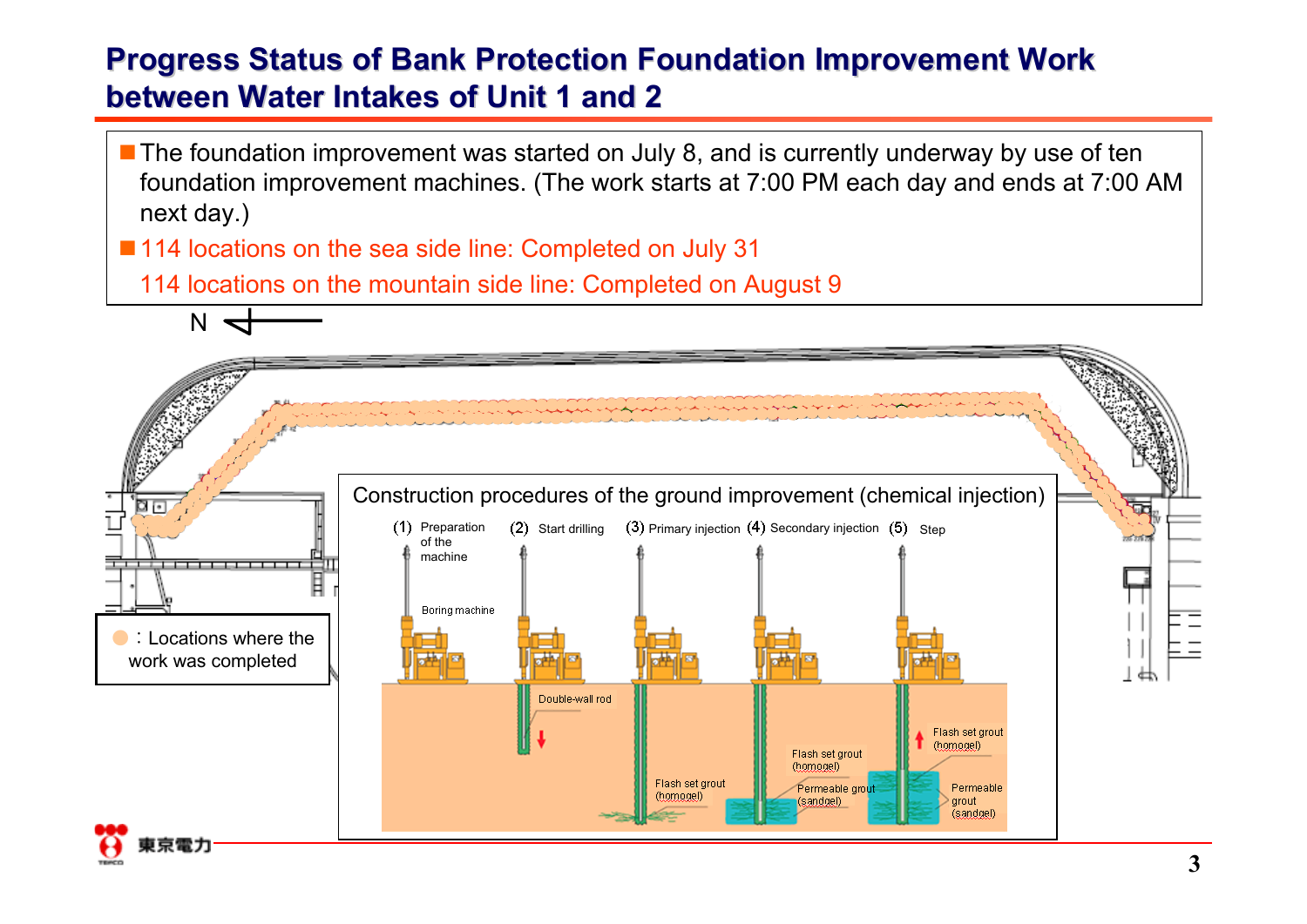# **Monitoring Plan (Sampling Locations) Monitoring Plan (Sampling Locations)**

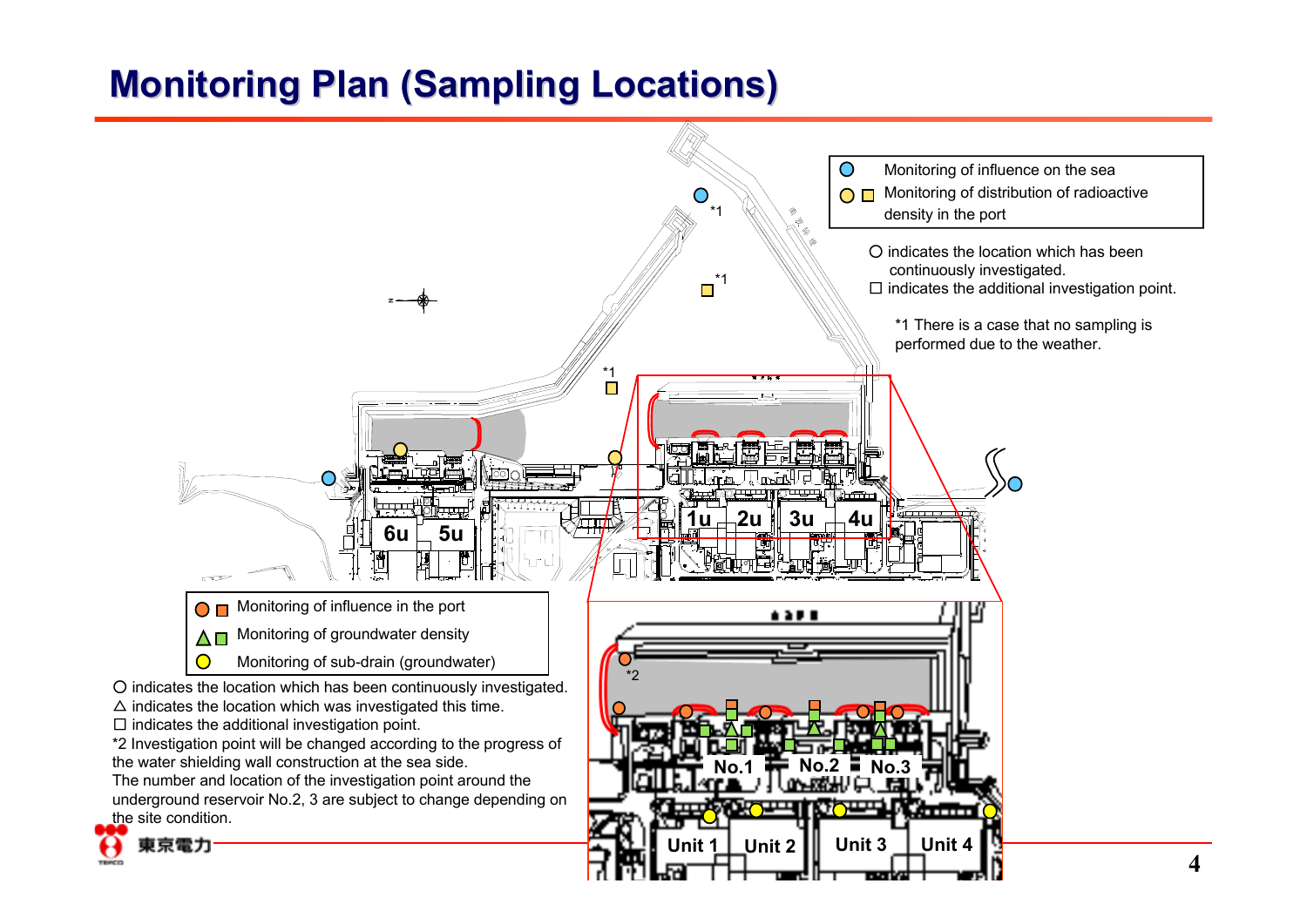# **Monitoring Plan (Analysis Item, Frequency) Monitoring Plan (Analysis Item, Frequency)**

|                            |                                                                       |                           |                          | Current analysis item and frequency |                 |                                     |                                     | Contents of the change*4            |                              |                                           |
|----------------------------|-----------------------------------------------------------------------|---------------------------|--------------------------|-------------------------------------|-----------------|-------------------------------------|-------------------------------------|-------------------------------------|------------------------------|-------------------------------------------|
| Area                       | Sampling location                                                     | y ray                     | Tritium (3H)             | All <sub>B</sub>                    | Sr-90           | y ray                               | $H-3$                               | All B                               | $Sr-90$                      |                                           |
|                            | Between the water intake channel of Unit 1 and Unit 2 (surface layer) | ÷                         | $\sim$                   | $\sim$                              | ä,              | 1 time a week (3                    | 1 time a week (3                    | 1 time a week (3                    |                              |                                           |
|                            | Between the water intake channel of Unit 1 and Unit 2 (lower layer)   |                           | $\sim$                   |                                     |                 | times a week <sup>*5</sup>          | times a week <sup>55</sup> )        | times a week <sup>*5</sup> )        | 1 time a month               |                                           |
|                            | Inside the silt fence of Unit 1                                       |                           |                          |                                     |                 |                                     |                                     |                                     |                              |                                           |
|                            | Inside the silt fence of Unit 2                                       | 1 time a day              | $\sim$                   |                                     | $\sim$          | 1 time a day                        | 1 time a week                       | 1 time a week                       | 1 time a month               |                                           |
|                            | North side of Unit 1-4 water intake channel <sup>*1</sup>             | 1 time a day              | 1 time a month           | 1 time a week                       | 2 times a month | 1 time a day                        | 1 time a week                       | 1 time a week                       | 1 time a month <sup>*6</sup> | $\leftarrow$ Measurement of tritium (3H)  |
| Around                     | Outside the silt fence of Unit 1                                      |                           |                          |                                     |                 | 1 time a dav                        |                                     |                                     |                              | and all $\beta$ will be performed "3      |
| <b>Unit 1-4</b>            | Outside the silt fence of Unit 2                                      | 1 time a day              | $\sim$                   |                                     |                 |                                     |                                     | $\alpha$                            | $\sim$                       | times a week" for a while due             |
| water<br>intake<br>channel | Between the water intake channel of Unit 2 and Unit 3 (surface layer) |                           |                          |                                     |                 | 1 time a week                       | 1 time a week                       | 1 time a week                       | 1 time a month               | to the rising trend of tritium            |
|                            | Between the water intake channel of Unit 3 and Unit 4 (surface layer) | ٠                         | $\overline{\phantom{a}}$ |                                     | ÷,              | 1 time a week                       | 1 time a week                       | 1 time a week                       | 1 time a month               | $(3H)$ .                                  |
|                            | Inside the silt fence of Unit 3                                       |                           |                          |                                     |                 |                                     |                                     |                                     |                              |                                           |
|                            | Inside the silt fence of Unit 4                                       | 1 time a day              | $\overline{\phantom{a}}$ |                                     | 2 times a month | 1 time a day                        | 1 time a week                       | 1 time a week                       | 1 time a month <sup>*6</sup> |                                           |
|                            | Outside the silt fence of Unit 3                                      |                           |                          |                                     |                 |                                     |                                     |                                     |                              |                                           |
|                            | Outside the silt fence of Unit 4                                      | 1 time a day              |                          |                                     |                 | 1 time a day                        |                                     | $\sim$                              |                              |                                           |
|                            | South side of Unit 1-4 water intake channel                           |                           |                          |                                     |                 |                                     |                                     |                                     |                              |                                           |
|                            | In front of shallow draft quay                                        | 1 time a day              | $\sim$                   | $\sim$                              | $\sim$          | 1 time a day                        | 1 time a week                       | 1 time a week                       | 1 time a month               |                                           |
|                            | In front of Unit 6 water intake channel                               | 1 time a week             | ÷                        | $\sim$                              | ÷.              | 1 time a week                       | 1 time a week                       | 1 time a week                       | ×.                           |                                           |
|                            | In the port West side in the port <sup>*2</sup>                       |                           | $\sim$                   |                                     |                 | 1 time a week                       | 1 time a week                       | 1 time a week                       | $\alpha$                     |                                           |
|                            | East side in the port <sup>*2</sup>                                   |                           |                          |                                     |                 |                                     |                                     |                                     |                              |                                           |
|                            | Port entrance <sup>*2</sup>                                           | Non-regular <sup>*3</sup> | $\overline{\phantom{a}}$ | $\overline{\phantom{a}}$            | ÷,              | 1 time a week                       | 1 time a week                       | 1 time a week                       | 1 time a month               |                                           |
| Around the<br>north/south  | North side of Unit 5,6 discharge channel                              | 1 time a day              | 1 time a month           | 1 time a month                      | 1 time a month  | 1 time a day                        | 1 time a week                       | 1 time a week                       | 1 time a month               |                                           |
| discharge<br>channel       | Around the south discharge channel                                    | 1 time a day              | 1 time a month           | 1 time a day                        | 1 time a month  | 1 time a day                        | 1 time a week                       | 1 time a day                        | 1 time a month               |                                           |
|                            | Underground reservoir No.1 (includes additional boring)               | ÷,                        | $\sim$                   |                                     | ÷.              | l time a week (2<br>times a week*5) | 1 time a week (2<br>times a week*5) | 1 time a week (2<br>times a week*5) | 1 time a month               |                                           |
|                            | Underground reservoir No.2 (includes additional boring)               |                           | $\sim$                   |                                     | ÷.              | 1 time a week                       | 1 time a week                       | 1 time a week                       | Only for the first           | $\leftarrow$ Measurement of $\gamma$ ray, |
| Land area<br>(sea side     | Underground reservoir No.3 (includes additional boring)               |                           |                          |                                     |                 |                                     |                                     |                                     | time                         | tritium (3H) and all $\beta$ will be      |
| of Unit 1-4<br>Turbine     | Unit 1 sub-drain                                                      | 3 times a week            | 2 times a year           | 2 times a year                      | 2 times a year  | 3 times a week                      | 2 times a year                      | 2 times a year                      | 2 times a year               | performed "2 times a week" for            |
| Building)                  | Unit 2 sub-drain                                                      | 3 times a week            | 1 time a month           | 1 time a month                      | 1 time a month  | 3 times a week                      | 1 time a month                      | 1 time a month                      | 1 time a month               | a while at the underground                |
|                            | Unit 3 sub-drain                                                      | 3 times a week            | 2 times a year           | 2 times a year                      | 2 times a year  | 3 times a week                      | 2 times a year                      | 2 times a year                      | 2 times a year               | reservoir No.2 due to the rising          |
|                            | Unit 4 sub-drain                                                      |                           |                          |                                     |                 |                                     |                                     |                                     |                              | trend of all $\beta$ .                    |

\*1 Sampling point will be changed according to the progress of the water shielding wall construction at the sea side.

\*2 There is a case that we cannot sample due to the weather.

\*3 Sampling and measurement will be performed in case vessel enters the water intake channel.

\*4 Measurement of  $\gamma$  ray, 3H and all  $\beta$  will be performed in order to monitor leakage to the sea. Measurement of strontium will be performed in order to compare with the notification level and to evaluate the exposure dose.

\*5 Monitoring will be enhanced until ground improvement at the bank protection between the water intake channel of Unit 1 and Unit 2 will be finished.

\*6 All β will be substituted for the monitoring of strontium taking analysis capacity into consideration.

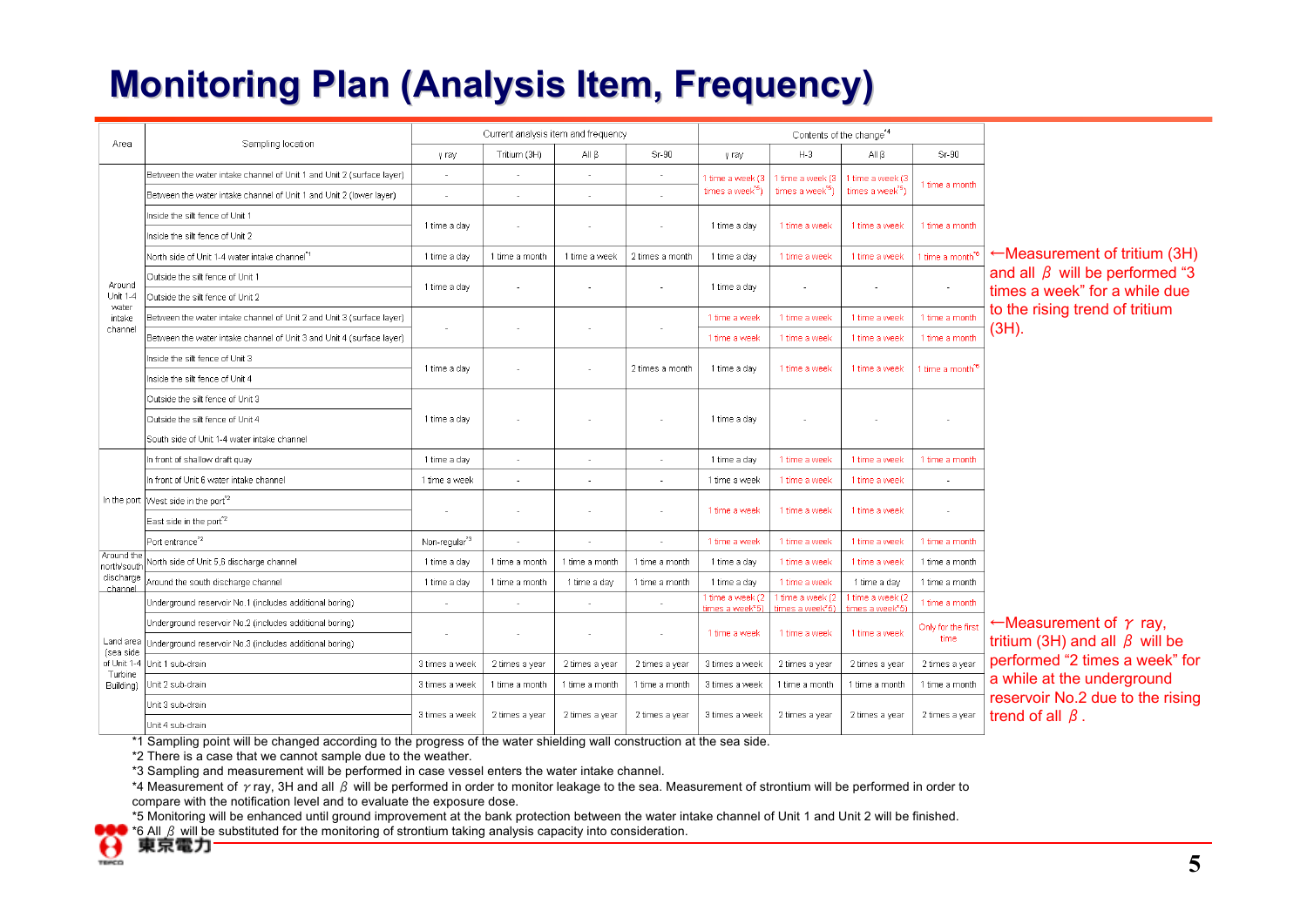## **Density Distribution of the Groundwater (Comparison by the Sampling Point)**



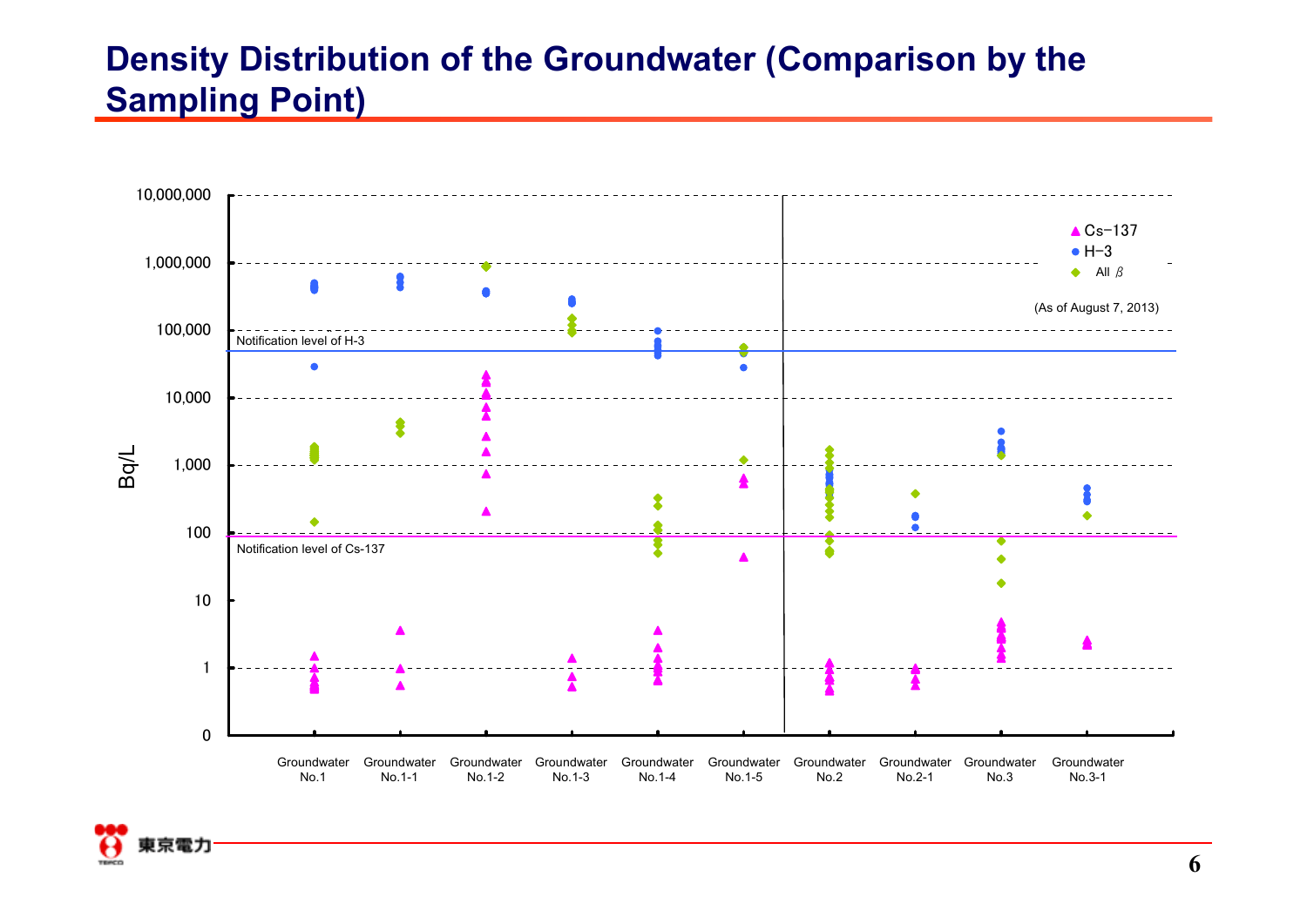# **[Reference] Density Transition of Tritium in the Groundwater [Reference] Density Transition of Tritium in the Groundwater**



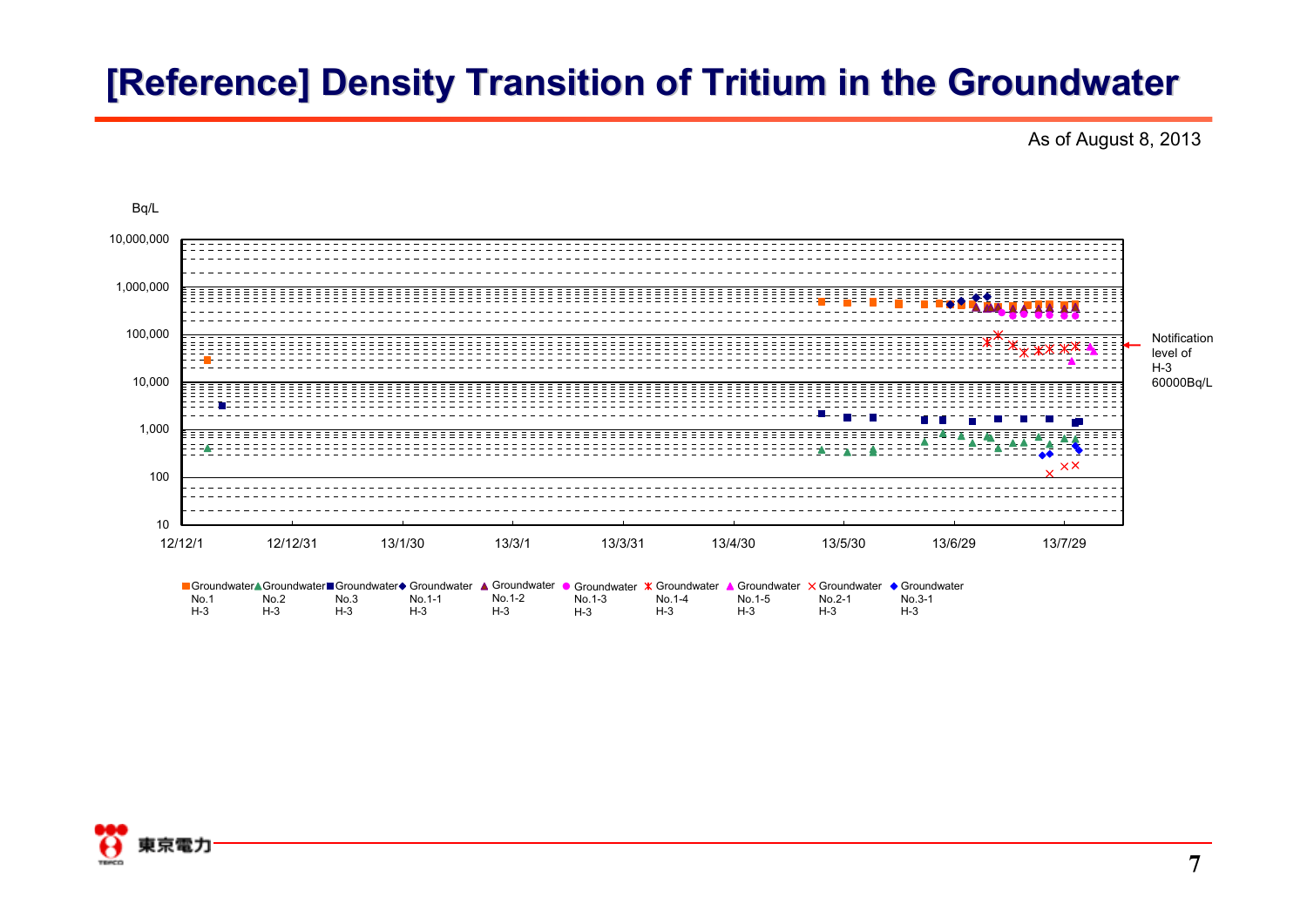### **[Reference] Density Transition of All** *β* and Strontium in the Groundwater

As of August 8, 2013



Bq/L

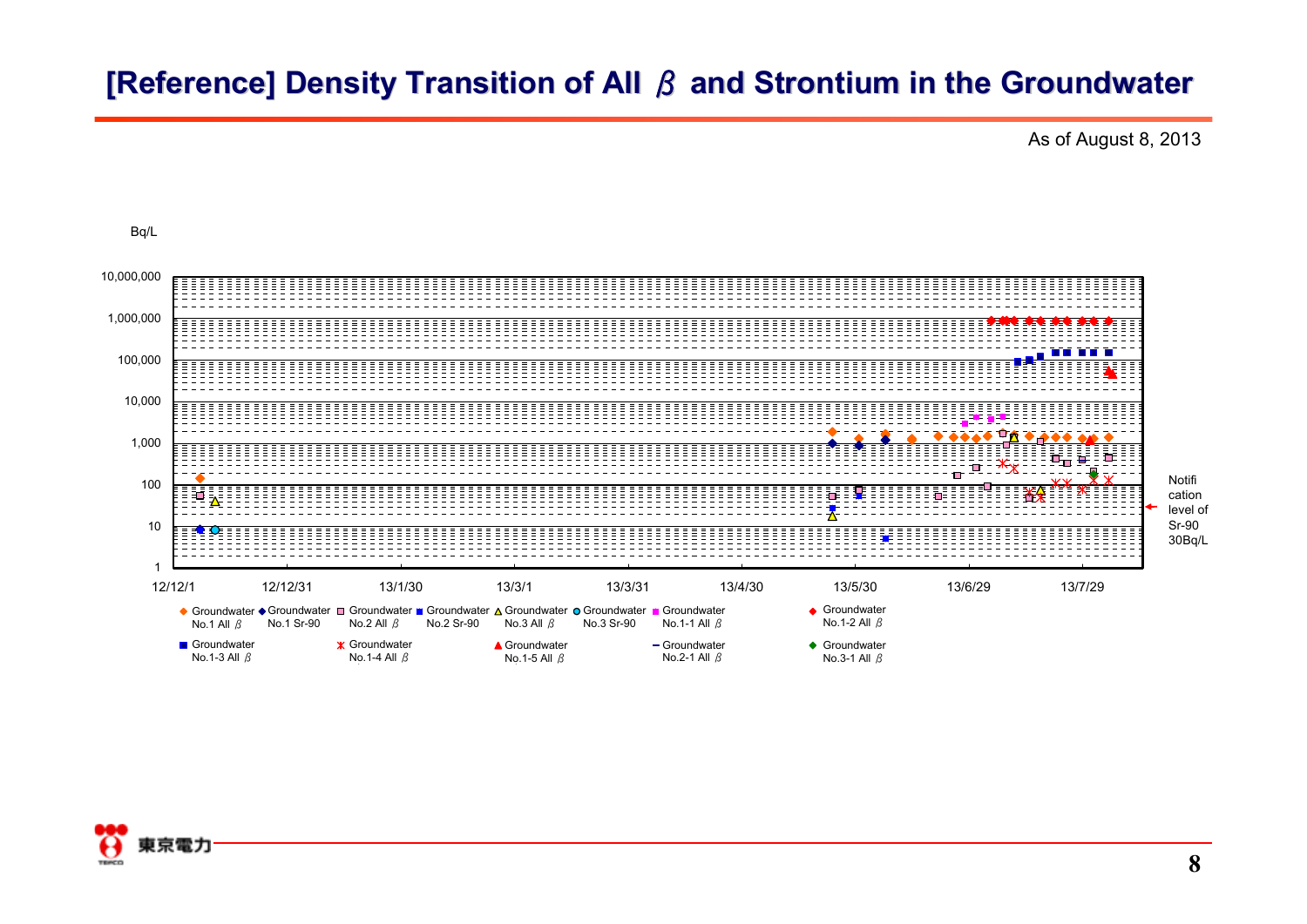### **Density Transition of Tritium in the Seawater Obtained at Unit 1-4 Water Intake Open Conduit**



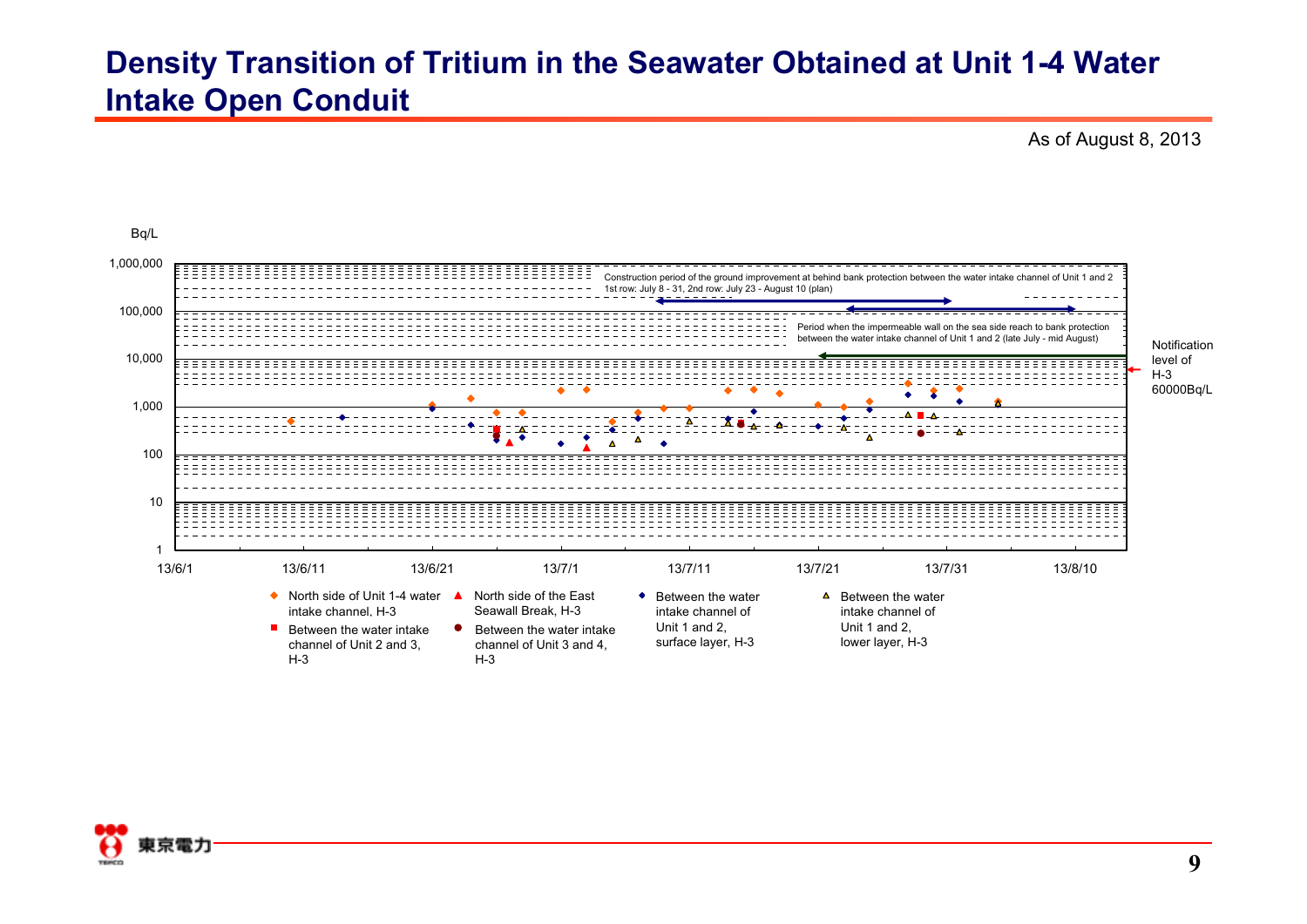### **Density Transition of All** β **in the Seawater Obtained at Unit 1-4 Water Intake Open Conduit**



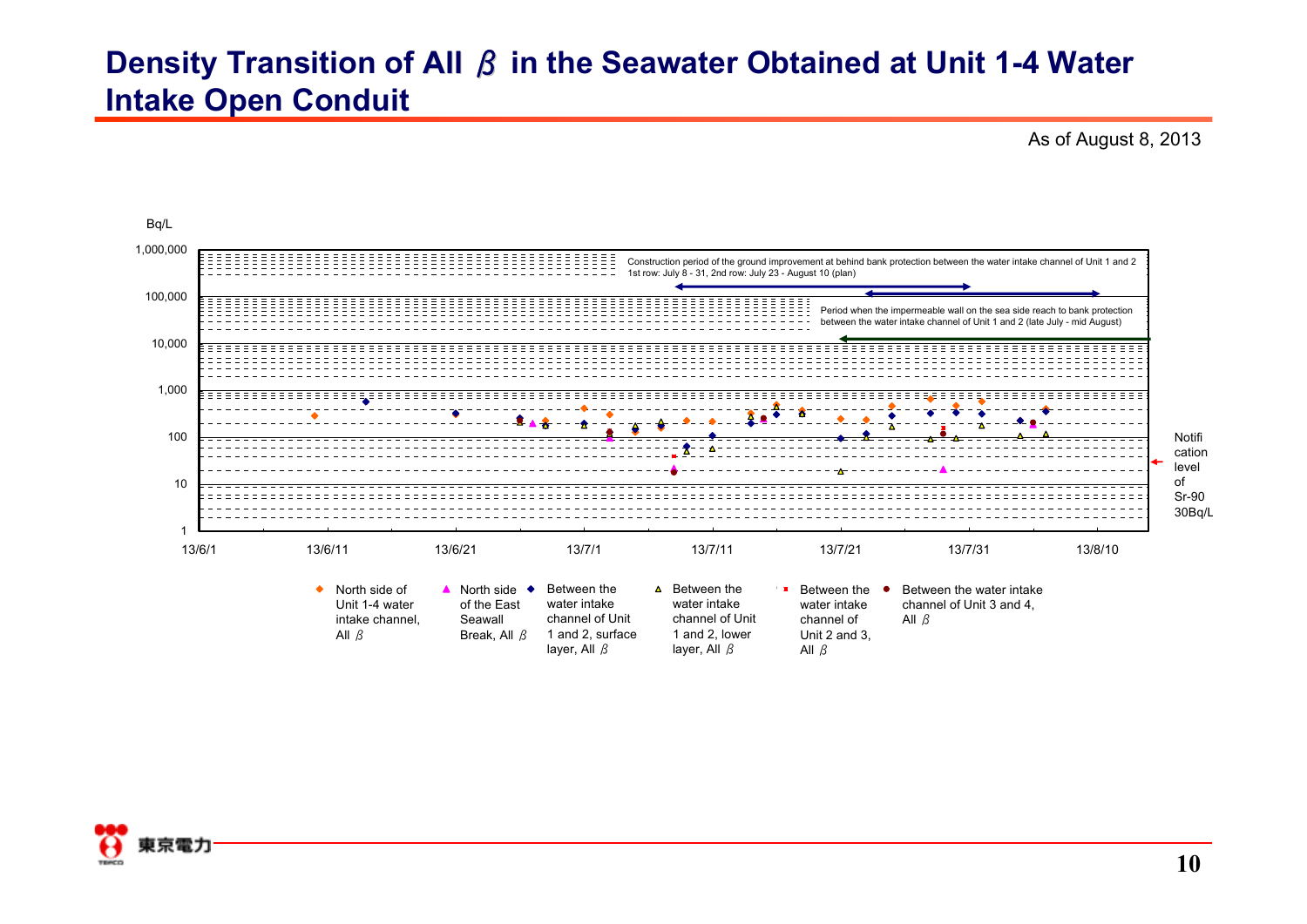# **[Reference] Density Transition of Tritium in the Seawater [Reference] Density Transition of Tritium in the Seawater**



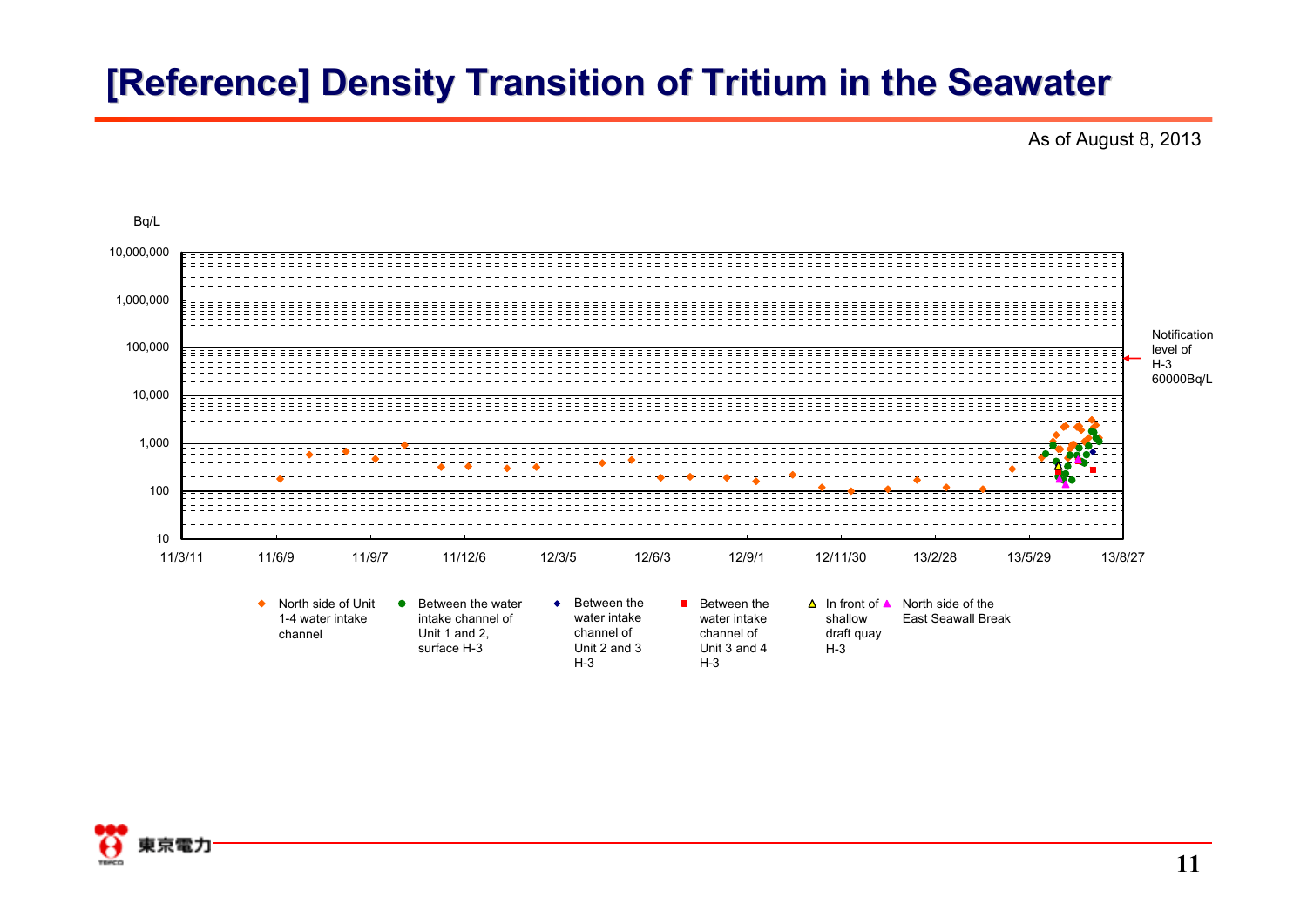## **[Reference] Density Transition of All** *β* and Strontium in the Seawater

As of August 8, 2013





Bq/L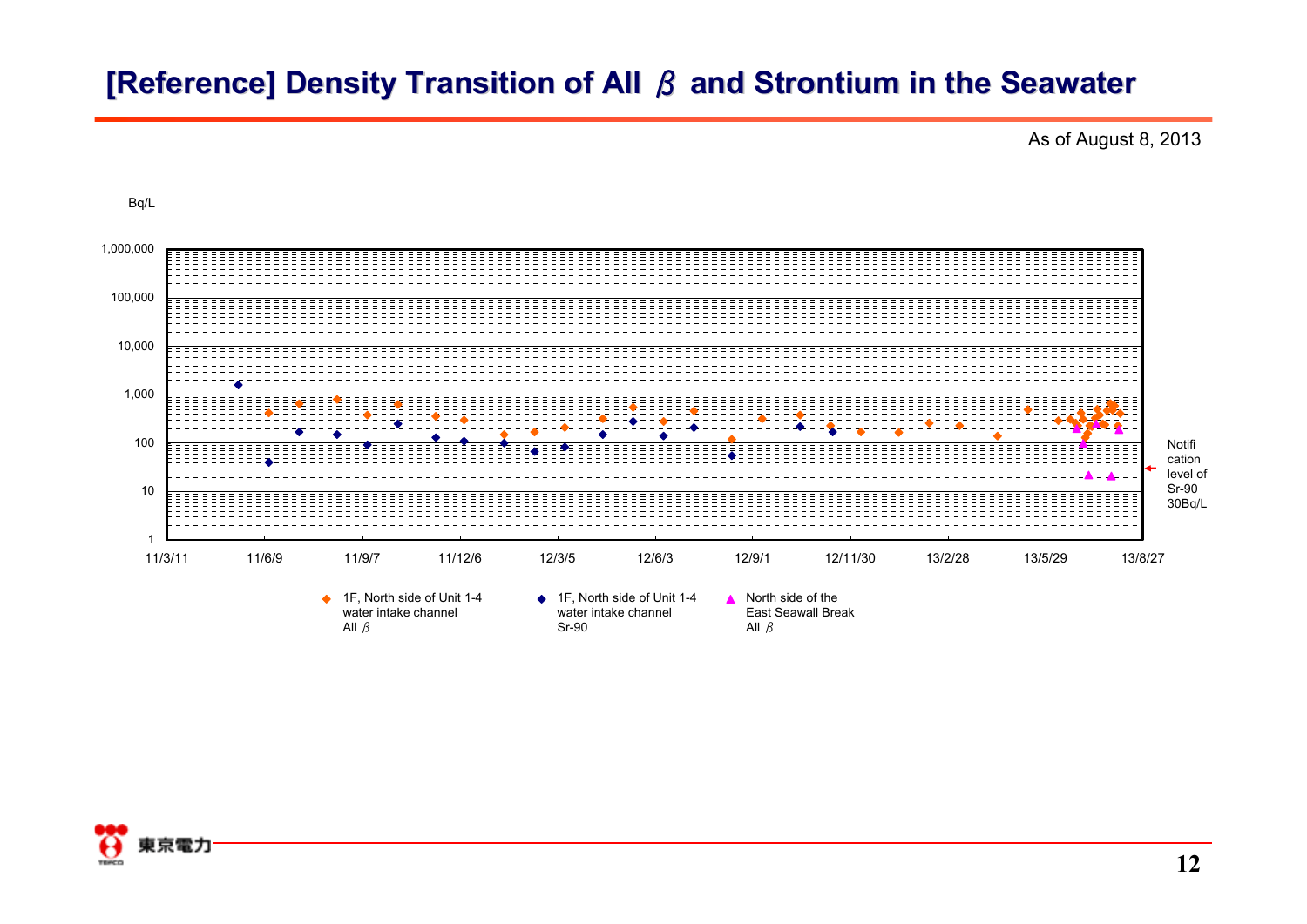#### **Groundwater observation hole No.0-1** (Bq/L)

| Sampling<br>date | 2013/8/8             |
|------------------|----------------------|
| Sampling<br>time | 2:15 PM              |
| Cs-134           | 0.61                 |
| $Cs - 137$       | 1.6                  |
| Ru-106           | ND                   |
| Mn-54            | <b>ND</b>            |
| Co-60            | ND                   |
| Sb-125           | <b>ND</b>            |
| All β            | 210                  |
| H-3              | Under                |
|                  | measurement<br>Under |
| Sr-90            | measurement          |
|                  |                      |

Theasurement | measurement | measurement result is below the detection limit, and the detection limit of each nuclide is provided in parentheses.

|                  |                        |              |           | <u>_ u</u>          |                     |                         |                                              |                     |                     |               |           |
|------------------|------------------------|--------------|-----------|---------------------|---------------------|-------------------------|----------------------------------------------|---------------------|---------------------|---------------|-----------|
| Sampling<br>date | 2012/12/8 <sup>2</sup> | 2013/5/24    | 2013/5/31 | 2013/6/7<br>∩       | 2013/6/7<br>2       | 2013/6/14<br>$\bigcirc$ | 2013/6/14<br>(2)                             | 2013/6/21           | 2013/6/25           | 2013/6/28     | 2013/7/1  |
| Sampling<br>time | 11:00 AM               | 4:19 PM      | 3:01 PM   | 3:45 PM             | 3:45 PM             | 2:29 PM                 | 2:29 PM                                      | 9:01 AM             | 1:39 PM             | 5:50 PM       | 3:05 PM   |
| Cs-134           | <b>ND</b><br>(0.59)    | ND<br>(0.45) | 0.53      | <b>ND</b><br>(0.42) | <b>ND</b><br>(0.40) | <b>ND</b><br>(0.37)     | <b>ND</b><br>(0.37)                          | <b>ND</b><br>(0.36) | <b>ND</b><br>(0.39) | ND.<br>(0.40) | 1.1       |
| Cs-137           | ND.<br>(0.72)          | ND<br>(0.45) | 0.57      | ND.<br>(0.53)       | 0.49                | ND.<br>(0.43)           | 0.51                                         | 0.53                | ND.<br>(0.49)       | ND.<br>(0.43) | 1.5       |
| Ru-106           | ND.                    | 26           | 19        | 19                  | 21                  | 18                      | 19                                           | 16                  | 20                  | 16            | ND        |
| Mn-54            | ND.                    | <b>ND</b>    | <b>ND</b> | <b>ND</b>           | ND.                 | <b>ND</b>               | <b>ND</b>                                    | <b>ND</b>           | <b>ND</b>           | <b>ND</b>     | <b>ND</b> |
| $Co-60$          | ND.                    | <b>ND</b>    | ND.       | <b>ND</b>           | ND.                 | <b>ND</b>               | ND                                           | <b>ND</b>           | <b>ND</b>           | <b>ND</b>     | ND        |
| Sb-125           | <b>ND</b>              | <b>ND</b>    | <b>ND</b> | <b>ND</b>           | ND.                 | <b>ND</b>               | <b>ND</b>                                    | <b>ND</b>           | <b>ND</b>           | <b>ND</b>     | <b>ND</b> |
| All $\beta$      | 150                    | 1,900        | 1,300     | 1,700               | 1,600               | 1,200                   | 1,300                                        | 1,500               | 1,400               | 1,400         | 1,300     |
| $H-3$            | 29,000                 | 500.000      | 460,000   | 500.000             | 470.000             | 450.000                 | 440.000                                      | 430.000             | 450.000             | 430.000       | 420.000   |
| Sr-90            | 8.6                    | 1,000        | 890       | 1,200               | 1,200               | Under                   | Under<br>moacuromont moacuromont moacuromont | Under               |                     |               |           |

#### **Groundwater observation hole No.1** (Bq/L)

Sr-90 8.6 1,000 890 1,200 1,200 moles and measurement  $\frac{1}{2}$  measurement  $\frac{1}{2}$  moles and measurement  $\frac{1}{2}$  moles and measurement  $\frac{1}{2}$  moles and measurement  $\frac{1}{2}$  measurement  $\frac{1}{2}$  measurement  $\frac{1$ 

| Sampling<br>date | 2013/7/4            | 2013/7/8            | 2013/7/11           | 2013/7/15           | 2013/7/19           | 2013/7/22           | 2013/7/25            | 2013/7/29           | 2013/8/1            | 2013/8/5             |
|------------------|---------------------|---------------------|---------------------|---------------------|---------------------|---------------------|----------------------|---------------------|---------------------|----------------------|
| Sampling<br>time | 11:50 AM            | 1:30 PM             | 12:51 PM            | 1:00 PM             | 8:02 AM             | 1:21 PM             | 1:15 PM              | 11:50 AM            | 11:55 AM            | 12:23 PM             |
| Cs-134           | <b>ND</b><br>(0.64) | ND<br>(0.50)        | <b>ND</b><br>(0.61) | <b>ND</b><br>(0.43) | <b>ND</b><br>(0.48) | <b>ND</b><br>(0.42) | <b>ND</b><br>(0.42)  | <b>ND</b><br>(0.46) | <b>ND</b><br>(0.44) | ND<br>(0.52)         |
| Cs-137           | <b>ND</b><br>(0.47) | <b>ND</b><br>(0.47) | 1.0                 | <b>ND</b><br>(0.49) | 0.73                | <b>ND</b><br>(0.45) | <b>ND</b><br>(0.55)  | <b>ND</b><br>(0.51) | 0.55                | 0.62                 |
| Ru-106           | 24                  | 16                  | 15                  | 18                  | 17                  | <b>ND</b>           | 12                   | 17                  | 14                  | 17                   |
| Mn-54            | <b>ND</b>           | <b>ND</b>           | <b>ND</b>           | <b>ND</b>           | <b>ND</b>           | <b>ND</b>           | <b>ND</b>            | <b>ND</b>           | <b>ND</b>           | <b>ND</b>            |
| $Co-60$          | <b>ND</b>           | <b>ND</b>           | <b>ND</b>           | <b>ND</b>           | 0.50                | <b>ND</b>           | <b>ND</b>            | <b>ND</b>           | <b>ND</b>           | <b>ND</b>            |
| Sb-125           | <b>ND</b>           | <b>ND</b>           | 1.7                 | ND.                 | <b>ND</b>           | <b>ND</b>           | <b>ND</b>            | ND.                 | <b>ND</b>           | <b>ND</b>            |
| All $\beta$      | 1,500               | 1,800               | 1,600               | 1,500               | 1,400               | 1,400               | 1,400                | 1,300               | 1,300               | 1,400                |
| $H-3$            | 430,000             | 410.000             | 390.000             | 400,000             | 420,000             | 430,000             | 430.000              | 420.000             | 440.000             | Under<br>measurement |
| Sr-90            |                     |                     |                     |                     |                     |                     | Under<br>meseurament |                     |                     |                      |

measurement --- \* "ND" indicates that the measurement result is below the detection limit, and the detection limit of each nuclide is provided in parentheses.

#### **Groundwater observation hole No.1-1** (Bq/L)

| Sampling<br>date | 2013/6/28            | 2013/7/1            | 2013/7/5            | 2013/7/8  |
|------------------|----------------------|---------------------|---------------------|-----------|
| Sampling<br>time | 4:40 PM              | 4:05 PM             | 11:00 AM            | 2:35 PM   |
| Cs-134           | ND<br>(0.41)         | <b>ND</b><br>(0.44) | <b>ND</b><br>(0.42) | 1.9       |
| Cs-137           | <b>ND</b><br>(0.51)  | 0.98                | 0.55                | 3.6       |
| Ru-106           |                      | 7.8                 | 7.7                 | 7.9       |
| Mn-54            | 0.52                 | 0.92                | 1.0                 | 0.78      |
| $Co-60$          | <b>ND</b>            | <b>ND</b>           | <b>ND</b>           | <b>ND</b> |
| Sb-125           | <b>ND</b>            | <b>ND</b>           | <b>ND</b>           | <b>ND</b> |
| All <sub>β</sub> | 3,000                | 4,300               | 3,800               | 4.400     |
| $H-3$            | 430,000              | 510,000             | 600,000             | 630,000   |
| Sr-90            | Under<br>measurement |                     |                     |           |

 $\frac{S}{S}$ -90  $\frac{S}{S}$   $\frac{S}{S}$   $\frac{S}{S}$   $\frac{S}{S}$   $\frac{S}{S}$   $\frac{S}{S}$   $\frac{S}{S}$   $\frac{S}{S}$   $\frac{S}{S}$   $\frac{S}{S}$   $\frac{S}{S}$   $\frac{S}{S}$   $\frac{S}{S}$   $\frac{S}{S}$   $\frac{S}{S}$   $\frac{S}{S}$   $\frac{S}{S}$   $\frac{S}{S}$   $\frac{S}{S}$   $\frac{S}{S}$   $\frac{S}{S}$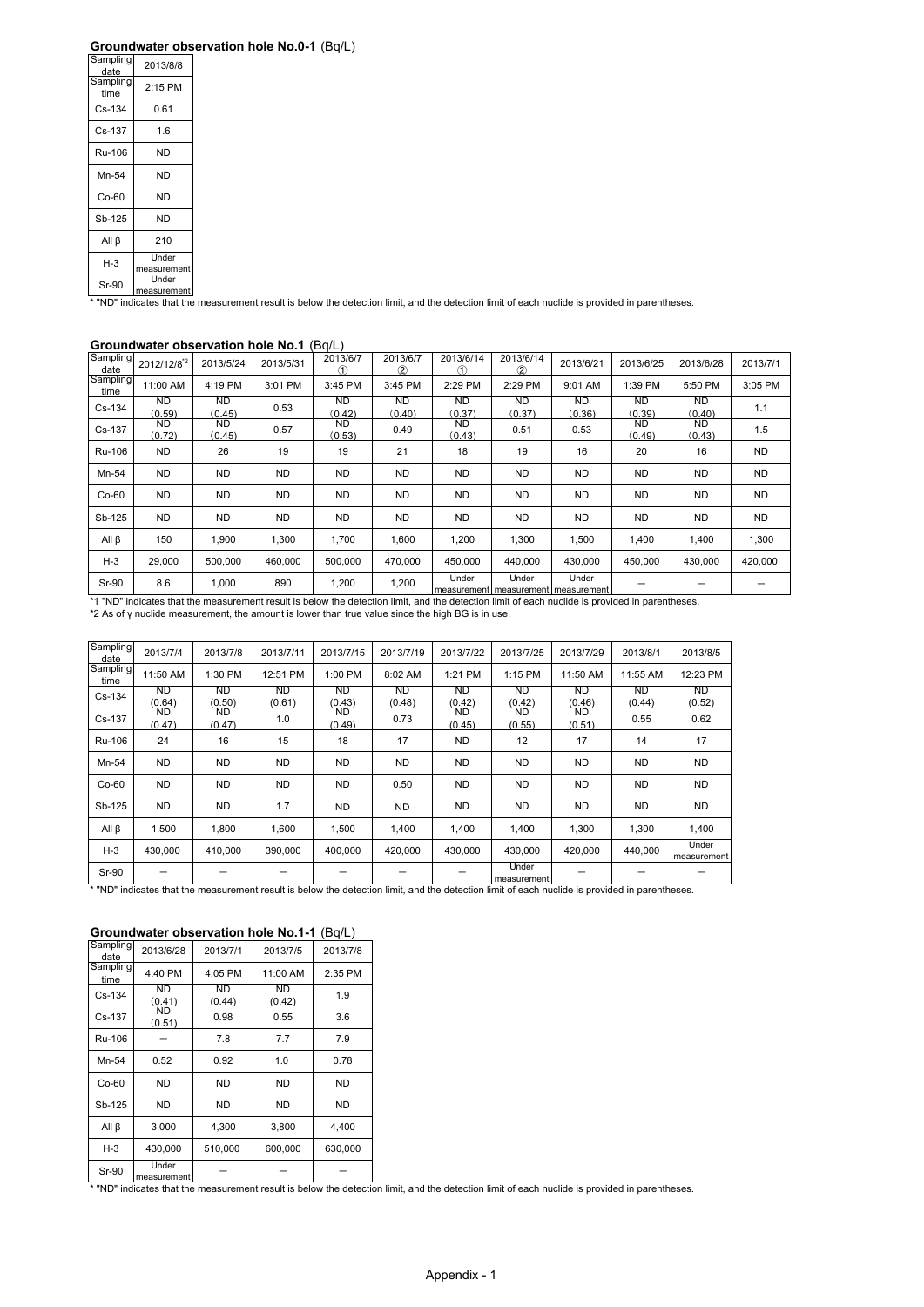#### **Groundwater observation hole No.1-2** (Bq/L)

| Sampling<br>date | 2013/7/5             | 2013/7/8  | 2013/7/8<br>(Filtration) | 2013/7/9  | 2013/7/9<br>(Filtration) | 2013/7/9<br>(Residue) | 2013/7/11         | 2013/7/11<br>(Filtration) | 2013/7/15 | 2013/7/15<br>(Filtration) |
|------------------|----------------------|-----------|--------------------------|-----------|--------------------------|-----------------------|-------------------|---------------------------|-----------|---------------------------|
| Sampling<br>time | 12:10 PM             | 2:00 PM   | 2:00 PM                  | 1:00 PM   | 1:00 PM                  | 1:00 PM               | 1:25 PM           | 1:25 PM                   | 1:23 PM   | 1:23 PM                   |
| Cs-134           | 99                   | 9,000     | 94                       | 11,000    | 130                      | 10,000                | 8,200             | 98                        | 5,900     | ND<br>(21)                |
| Cs-137           | 210                  | 18,000    | 190                      | 22,000    | 270                      | 20,000                | 17,000            | 150                       | 12,000    | <b>ND</b><br>(21)         |
| Ru-106           | 95                   | <b>ND</b> |                          | <b>ND</b> |                          |                       | <b>ND</b>         |                           | <b>ND</b> |                           |
| Mn-54            | 62                   | 25        |                          | <b>ND</b> |                          |                       | <b>ND</b>         |                           | <b>ND</b> |                           |
| $Co-60$          | 1.2                  | 3.1       |                          | <b>ND</b> |                          |                       | <b>ND</b>         |                           | <b>ND</b> |                           |
| Sb-125           | 35                   | <b>ND</b> |                          | <b>ND</b> |                          |                       | <b>ND</b>         |                           | 250       |                           |
| All $\beta$      | 900.000              | 890,000   | 920,000                  | 900.000   | 890.000                  |                       | 890,000           |                           | 890,000   |                           |
| $H-3$            | 380,000              | 360,000   |                          | 370,000   |                          |                       | 380,000           |                           | 350,000   |                           |
| Sr-90<br>.       | Under<br>measurement |           |                          |           |                          |                       | $\cdots$ $\cdots$ | $\cdots$                  |           |                           |

\* "ND" indicates that the measurement result is below the detection limit, and the detection limit of each nuclide is provided in parentheses.

| Sampling<br>date | 2013/7/18 | 2013/7/18<br>(Filtration) | 2013/7/22 | 2013/7/22<br>(Filtration) | 2013/7/25 | 2013/7/25<br>(Filtration) | 2013/7/29 | 2013/7/29<br>(Filtration) | 2013/8/1  | 2013/8/1<br>(Filtration) |
|------------------|-----------|---------------------------|-----------|---------------------------|-----------|---------------------------|-----------|---------------------------|-----------|--------------------------|
| Sampling<br>time | 1:23 PM   | 1:23 PM                   | 1:47 PM   | 1:47 PM                   | 2:00 PM   | 2:00 PM                   | 12:10 PM  | 12:10 PM                  | 12:25 PM  | 12:25 PM                 |
| Cs-134           | 5,400     | ND<br>(25)                | 3,500     | 50                        | 2,600     | ND<br>(22)                | 1,300     | ND<br>(18)                | 760       | ND<br>(26)               |
| Cs-137           | 11,000    | ND.<br>(25)               | 7,300     | 71                        | 5,400     | 25                        | 2,700     | ND.<br>(21)               | 1,600     | 45                       |
| Ru-106           | <b>ND</b> |                           | <b>ND</b> |                           | <b>ND</b> |                           | <b>ND</b> |                           | <b>ND</b> |                          |
| Mn-54            | <b>ND</b> |                           | <b>ND</b> |                           | <b>ND</b> |                           | <b>ND</b> |                           | <b>ND</b> |                          |
| $Co-60$          | <b>ND</b> |                           | <b>ND</b> |                           | <b>ND</b> |                           | <b>ND</b> |                           | <b>ND</b> |                          |
| Sb-125           | <b>ND</b> |                           | <b>ND</b> |                           | <b>ND</b> |                           | 180       |                           | 110       |                          |
| All $\beta$      | 880,000   |                           | 880,000   |                           | 880,000   |                           | 870,000   |                           | 870,000   |                          |
| $H-3$            | 350.000   |                           | 350.000   |                           | 370.000   |                           | 350.000   |                           | 380,000   |                          |
| Sr-90            |           |                           |           |                           |           |                           |           |                           |           |                          |

\* "ND" indicates that the measurement result is below the detection limit, and the detection limit of each nuclide is provided in parentheses.

| Sampling<br>date | 2013/8/5                             | 2013/8/5<br>(Filtration) |
|------------------|--------------------------------------|--------------------------|
| Sampling<br>time | 12:46 PM                             | 12:46 PM                 |
| Cs-134           | 350                                  | ND<br>(18)               |
| Cs-137           | 750                                  | ND<br>(22)               |
| Ru-106           | ND                                   |                          |
| Mn-54            | <b>ND</b>                            |                          |
| $Co-60$          | ND                                   |                          |
| Sb-125           | 110                                  |                          |
| All $\beta$      | 880,000                              |                          |
| H-3              | Under<br>measurement                 |                          |
| Sr-90            |                                      |                          |
|                  | * "ND" indicates that the measuremer |                          |

\* "ND" indicates that the measurement result is below the detection limit, and the detection limit of each nuclide is provided in parentheses.

| Sampling<br>date | 2013/7/12                                                                                                                                      | 2013/7/15    | 2013/7/18           | 2013/7/22     | 2013/7/25           | 2013/7/29           | 2013/8/1     | 2013/8/5             |
|------------------|------------------------------------------------------------------------------------------------------------------------------------------------|--------------|---------------------|---------------|---------------------|---------------------|--------------|----------------------|
| Sampling<br>time | 12:20 PM                                                                                                                                       | 1:20 PM      | 12:36 PM            | 12:33 PM      | 12:45 PM            | 11:26 AM            | 11:20 AM     | 11:18 AM             |
| Cs-134           | ND.<br>(0.66)                                                                                                                                  | ND<br>(0.46) | <b>ND</b><br>(0.39) | ND.<br>(0.46) | <b>ND</b><br>(0.44) | <b>ND</b><br>(0.44) | ND<br>(0.50) | ND<br>(0.61)         |
| Cs-137           | 1.4                                                                                                                                            | ND<br>(0.54) | 0.53                | ND.<br>(0.58) | ND.<br>(0.62)       | ND.<br>(0.47)       | 0.75         | ND.<br>(0.60)        |
| Ru-106           | 16                                                                                                                                             | 14           | 15                  | 17            | 11                  | 16                  | 15           | 11                   |
| Mn-54            | ND.                                                                                                                                            | <b>ND</b>    | <b>ND</b>           | ND.           | ND.                 | <b>ND</b>           | <b>ND</b>    | <b>ND</b>            |
| $Co-60$          | ND.                                                                                                                                            | ND           | ND.                 | ND.           | <b>ND</b>           | <b>ND</b>           | ND.          | <b>ND</b>            |
| Sb-125           | 1.4                                                                                                                                            | <b>ND</b>    | ND.                 | ND.           | ND.                 | <b>ND</b>           | ND.          | <b>ND</b>            |
| All <sub>β</sub> | 92,000                                                                                                                                         | 100,000      | 120,000             | 150,000       | 150,000             | 150,000             | 150,000      | 150,000              |
| $H-3$            | 290.000                                                                                                                                        | 250,000      | 270.000             | 260,000       | 260,000             | 250.000             | 250,000      | Under<br>measurement |
| Sr-90            | Under<br>measurement                                                                                                                           |              |                     |               |                     |                     |              |                      |
|                  | * "ND" indicates that the measurement result is below the detection limit, and the detection limit of each nuclide is provided in parentheses. |              |                     |               |                     |                     |              |                      |

#### **Groundwater observation hole No.1-3** (Bq/L)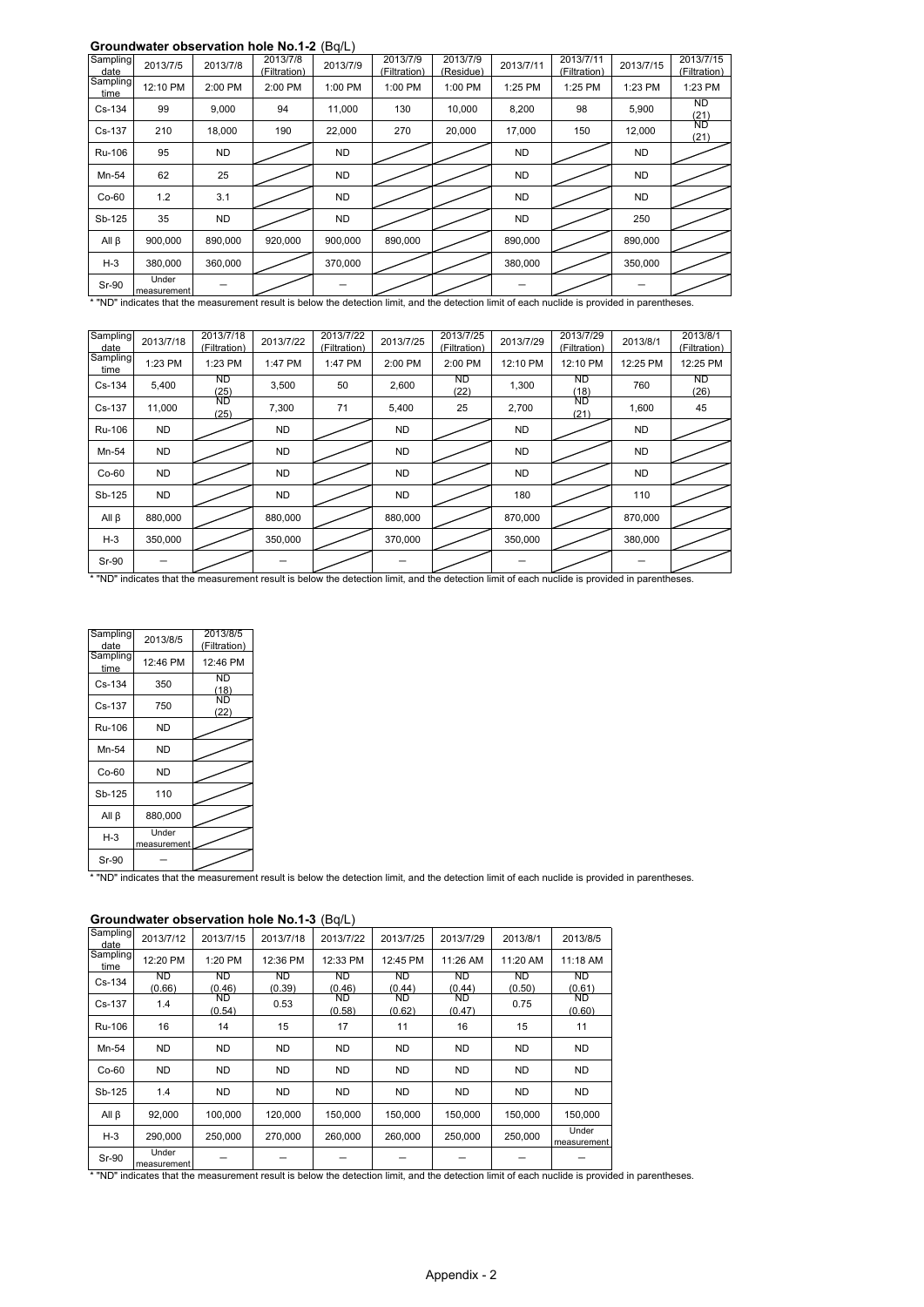#### **Groundwater observation hole No.1-4** (Bq/L)

| Sampling<br>date | 2013/7/8             | 2013/7/11 | 2013/7/15    | 2013/7/18 | 2013/7/22           | 2013/7/25 | 2013/7/29 | 2013/8/1  | 2013/8/5             |
|------------------|----------------------|-----------|--------------|-----------|---------------------|-----------|-----------|-----------|----------------------|
| Sampling<br>time | 3:30 PM              | 12:25 PM  | 11:55 AM     | 12:03 PM  | 12:18 PM            | 12:00 PM  | 10:51 AM  | 10:43 AM  | 10:40 AM             |
| Cs-134           | 1.5                  | 0.91      | ND<br>(0.41) | 0.67      | <b>ND</b><br>(0.43) | 0.49      | 0.48      | 0.50      | <b>ND</b><br>(0.46)  |
| Cs-137           | 3.6                  | 2.0       | 0.67         | 1.0       | 1.1                 | 0.88      | 1.1       | 1.4       | 0.65                 |
| Ru-106           | <b>ND</b>            | <b>ND</b> | <b>ND</b>    | <b>ND</b> | ND.                 | <b>ND</b> | <b>ND</b> | <b>ND</b> | <b>ND</b>            |
| Mn-54            | ND.                  | <b>ND</b> | <b>ND</b>    | ND.       | ND.                 | <b>ND</b> | <b>ND</b> | <b>ND</b> | <b>ND</b>            |
| $Co-60$          | ND.                  | <b>ND</b> | <b>ND</b>    | <b>ND</b> | <b>ND</b>           | <b>ND</b> | <b>ND</b> | <b>ND</b> | <b>ND</b>            |
| Sb-125           | ND.                  | <b>ND</b> | <b>ND</b>    | <b>ND</b> | <b>ND</b>           | <b>ND</b> | <b>ND</b> | <b>ND</b> | <b>ND</b>            |
| All $\beta$      | 330                  | 250       | 67           | 50        | 110                 | 110       | 78        | 130       | 130                  |
| $H-3$            | 69,000               | 98,000    | 60.000       | 42,000    | 46,000              | 50.000    | 51,000    | 57,000    | Under<br>measurement |
| Sr-90            | Under<br>measurement |           |              |           |                     |           |           |           |                      |

#### **Groundwater observation hole No.1-5** (Bq/L)

| Sampling<br>date | 2013/7/31            | 2013/8/5  | 2013/8/6  |
|------------------|----------------------|-----------|-----------|
| Sampling<br>time | 1:05 PM              | 11:55 AM  | 10:38 AM  |
| Cs-134           | 21                   | 310       | 260       |
| Cs-137           | 44                   | 650       | 540       |
| Ru-106           | ND                   | <b>ND</b> | <b>ND</b> |
| Mn-54            | ND                   | <b>ND</b> | <b>ND</b> |
| $Co-60$          | ND                   | <b>ND</b> | <b>ND</b> |
| Sb-125           | ND                   | ND.       | 6.7       |
| All $\beta$      | 1.200                | 56,000    | 47.000    |
| $H-3$            | 28,000               | 56,000    | 45,000    |
| Sr-90            | Under<br>mooouromont |           |           |

Sr-90 Under measurement - - \* "ND" indicates that the measurement result is below the detection limit, and the detection limit of each nuclide is provided in parentheses.

#### **Groundwater observation hole No.2** (Bq/L)

| Sampling<br>date                                                                                                                                | 2012/12/8 <sup>2</sup> | 2013/5/24           | 2013/5/31     | 2013/6/7          | 2013/6/7<br>$\circled{2}$ | 2013/6/21                                                                                        | 2013/6/26           | 2013/7/1  | 2013/7/4            | 2013/7/8                  | 2013/7/9  |  |
|-------------------------------------------------------------------------------------------------------------------------------------------------|------------------------|---------------------|---------------|-------------------|---------------------------|--------------------------------------------------------------------------------------------------|---------------------|-----------|---------------------|---------------------------|-----------|--|
| Sampling<br>time                                                                                                                                | 11:00 AM               | 4:12 PM             | 3:16 PM       | 4:05 PM           | 4:05 PM                   | 5:44 PM                                                                                          | 2:30 PM             | 4:55 PM   | 1:05 PM             | 1:00 PM                   | 12:25 PM  |  |
| Cs-134                                                                                                                                          | ND.<br>(0.61)          | ND<br>(0.37)        | ND.<br>(0.41) | 0.47              | <b>ND</b><br>(0.37)       | ND <sup>-</sup><br>(0.32)                                                                        | ND.<br>(0.40)       | 0.48      | <b>ND</b><br>(0.39) | ND <sup>-</sup><br>(0.49) | 0.50      |  |
| Cs-137                                                                                                                                          | ND.<br>(0.81)          | <b>ND</b><br>(0.41) | 0.95          | 0.73              | <b>ND</b><br>(0.48)       | ND.<br>(0.37)                                                                                    | <b>ND</b><br>(0.48) | 0.66      | <b>ND</b><br>(0.46) | 0.74                      | 0.74      |  |
| Ru-106                                                                                                                                          | <b>ND</b>              | <b>ND</b>           | <b>ND</b>     | <b>ND</b>         | <b>ND</b>                 | <b>ND</b>                                                                                        | ND.                 | <b>ND</b> | <b>ND</b>           | ND.                       | <b>ND</b> |  |
| Mn-54                                                                                                                                           | <b>ND</b>              | <b>ND</b>           | <b>ND</b>     | <b>ND</b>         | <b>ND</b>                 | <b>ND</b>                                                                                        | <b>ND</b>           | <b>ND</b> | <b>ND</b>           | <b>ND</b>                 | <b>ND</b> |  |
| $Co-60$                                                                                                                                         | ND.                    | ND.                 | <b>ND</b>     | <b>ND</b>         | <b>ND</b>                 | ND.                                                                                              | ND.                 | <b>ND</b> | <b>ND</b>           | <b>ND</b>                 | <b>ND</b> |  |
| Sb-125                                                                                                                                          | <b>ND</b>              | <b>ND</b>           | <b>ND</b>     | <b>ND</b>         | <b>ND</b>                 | <b>ND</b>                                                                                        | ND.                 | <b>ND</b> | <b>ND</b>           | <b>ND</b>                 | <b>ND</b> |  |
| All $\beta$                                                                                                                                     | 55                     | 53                  | 76            | <b>ND</b><br>(18) | ND<br>(18)                | 53                                                                                               | 170                 | 260       | 93                  | 1,700                     | 910       |  |
| $H-3$                                                                                                                                           | 410                    | 380                 | 340           | 390               | 340                       | 560                                                                                              | 850                 | 740       | 530                 | 730                       | 670       |  |
| $Sr-90$                                                                                                                                         | 8.2                    | 28                  | 54            | 5.2               | 5.1                       | Under<br>measurement                                                                             |                     |           |                     |                           |           |  |
| *1 "ND" indicates that the measurement result is below the detection limit, and the detection limit of each nuclide is provided in parentheses. |                        |                     |               |                   |                           |                                                                                                  |                     |           |                     |                           |           |  |
|                                                                                                                                                 |                        |                     |               |                   |                           | *2 As of y nuclide measurement, the amount is lower than true value since the high BG is in use. |                     |           |                     |                           |           |  |

| Sampling<br>date | 2013/7/11     | 2013/7/15     | 2013/7/18           | 2013/7/22           | 2013/7/25           | 2013/7/29           | 2013/8/1            | 2013/8/5             |
|------------------|---------------|---------------|---------------------|---------------------|---------------------|---------------------|---------------------|----------------------|
| Sampling<br>time | 11:30 AM      | 10:50 AM      | 11:22 AM            | 11:37 AM            | 11:04 AM            | 11:30 AM            | 12:05 PM            | 11:18 AM             |
| Cs-134           | ND.<br>(0.47) | ND.<br>(0.37) | <b>ND</b><br>(0.36) | <b>ND</b><br>(0.44) | <b>ND</b><br>(0.39) | <b>ND</b><br>(0.40) | <b>ND</b><br>(0.35) | <b>ND</b><br>(0.42)  |
| Cs-137           | 1.2           | ND.<br>(0.44) | 0.50                | ND<br>(0.53)        | 0.46                | ND<br>(0.47)        | 1.2                 | ND.<br>(0.53)        |
| Ru-106           | ND.           | <b>ND</b>     | <b>ND</b>           | <b>ND</b>           | <b>ND</b>           | <b>ND</b>           | <b>ND</b>           | <b>ND</b>            |
| Mn-54            | ND.           | <b>ND</b>     | <b>ND</b>           | <b>ND</b>           | <b>ND</b>           | <b>ND</b>           | <b>ND</b>           | <b>ND</b>            |
| $Co-60$          | ND.           | <b>ND</b>     | <b>ND</b>           | <b>ND</b>           | <b>ND</b>           | <b>ND</b>           | <b>ND</b>           | <b>ND</b>            |
| Sb-125           | ND.           | <b>ND</b>     | ND.                 | <b>ND</b>           | ND.                 | <b>ND</b>           | <b>ND</b>           | <b>ND</b>            |
| All $\beta$      | 1.400         | 49            | 1,100               | 430                 | 330                 | 400                 | 210                 | 450                  |
| $H-3$            | 410           | 530           | 540                 | 710                 | 500                 | 660                 | 640                 | Under<br>measurement |
| Sr-90            |               |               |                     |                     |                     |                     |                     |                      |

\* "ND" indicates that the measurement result is below the detection limit, and the detection limit of each nuclide is provided in parentheses.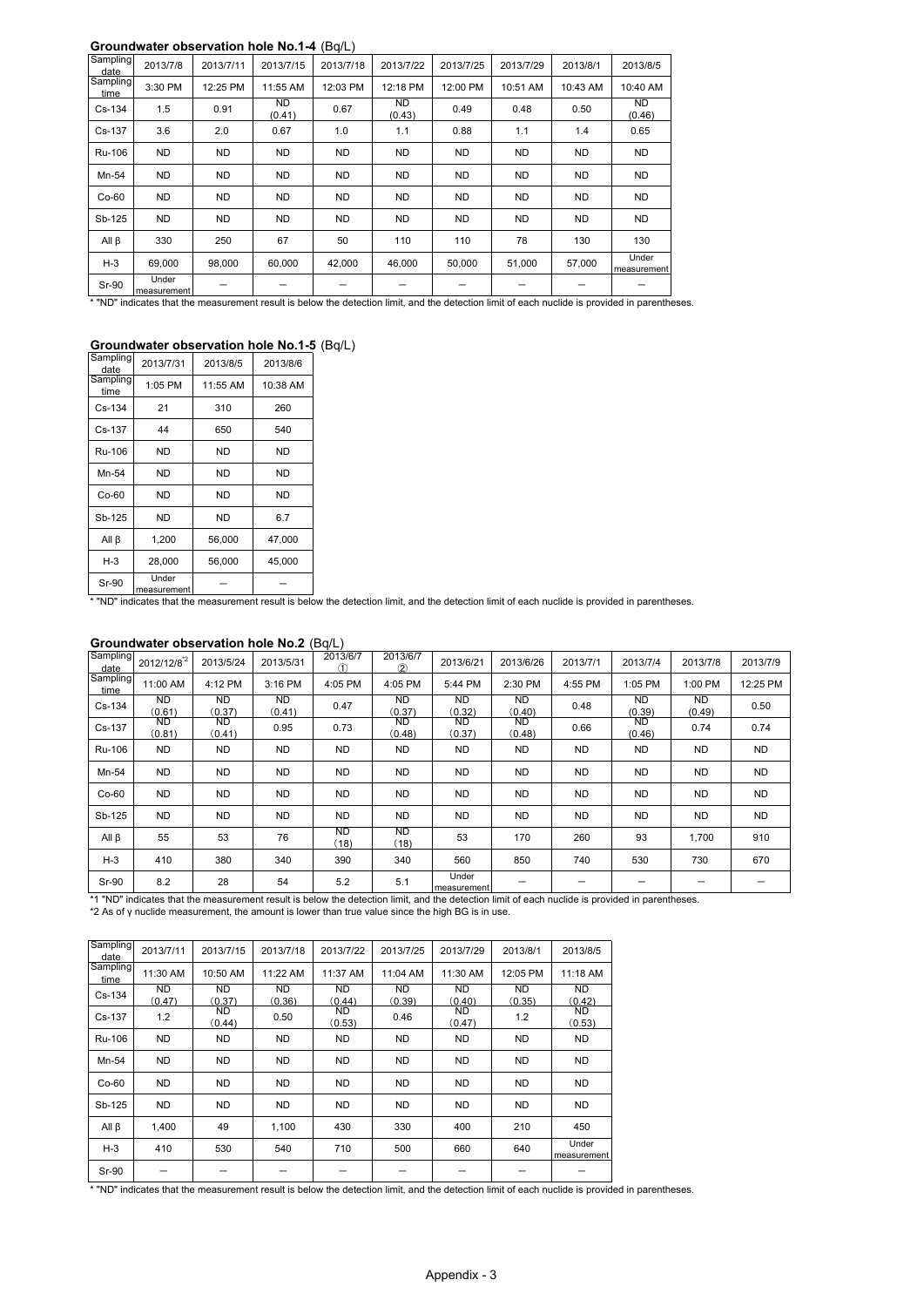#### **Groundwater observation hole No.2-1** (Bq/L)

| Sampling<br>date | 2013/7/25            | 2013/7/29           | 2013/8/1   | 2013/8/5             |
|------------------|----------------------|---------------------|------------|----------------------|
| Sampling<br>time | 11:28 AM             | 10:53 AM            | 11:19 AM   | 10:40 AM             |
| Cs-134           | ND<br>(0.42)         | <b>ND</b><br>(0.43) | 0.44       | <b>ND</b><br>(0.44)  |
| Cs-137           | 0.69                 | 1.0                 | 0.95       | 0.55                 |
| Ru-106           | <b>ND</b>            | <b>ND</b>           | <b>ND</b>  | <b>ND</b>            |
| Mn-54            | <b>ND</b>            | <b>ND</b>           | <b>ND</b>  | <b>ND</b>            |
| $Co-60$          | <b>ND</b>            | <b>ND</b>           | <b>ND</b>  | <b>ND</b>            |
| Sb-125           | <b>ND</b>            | <b>ND</b>           | <b>ND</b>  | <b>ND</b>            |
| All $\beta$      | ND<br>(17)           | 380                 | ND<br>(17) | ND<br>(22)           |
| $H-3$            | 120                  | 170                 | 180        | Under<br>measurement |
| Sr-90            | Under<br>measurement |                     |            |                      |

 $\frac{S}{S}$ -90  $\frac{S}{S}$   $\frac{S}{S}$   $\frac{S}{S}$   $\frac{S}{S}$   $\frac{S}{S}$   $\frac{S}{S}$   $\frac{S}{S}$   $\frac{S}{S}$   $\frac{S}{S}$   $\frac{S}{S}$   $\frac{S}{S}$   $\frac{S}{S}$   $\frac{S}{S}$   $\frac{S}{S}$   $\frac{S}{S}$   $\frac{S}{S}$   $\frac{S}{S}$   $\frac{S}{S}$   $\frac{S}{S}$   $\frac{S}{S}$   $\frac{S}{S}$ 

|        |  | Groundwater observation hole No.3 (Bq/L) |  |  |
|--------|--|------------------------------------------|--|--|
| ------ |  |                                          |  |  |

| Sampling<br>date | 2012/12/12 <sup>2</sup>                                                                                                                                                                                                                             | 2013/5/24   | 2013/5/31   | 2013/6/7            | 2013/6/7<br>(2) | 2013/6/21            | 2013/6/26         | 2013/7/4          | 2013/7/11 | 2013/7/18 | 2013/7/25  |
|------------------|-----------------------------------------------------------------------------------------------------------------------------------------------------------------------------------------------------------------------------------------------------|-------------|-------------|---------------------|-----------------|----------------------|-------------------|-------------------|-----------|-----------|------------|
| Sampling<br>time | 11:00 AM                                                                                                                                                                                                                                            | 4:52 PM     | 3:32 PM     | 3:58 PM             | 3:58 PM         | 5:01 PM              | 3:50 PM           | 2:00 PM           | 10:55 AM  | 10:45 AM  | 1:30 PM    |
| Cs-134           | ND.<br>(0.60)                                                                                                                                                                                                                                       | 0.87        | 1.6         | 0.9                 | 0.5             | 1.7                  | 0.96              | 1.5               | 1.9       | 1.2       | 3.5        |
| Cs-137           | ND.<br>(0.79)                                                                                                                                                                                                                                       | 1.4         | 2.7         | 2.0                 | 1.6             | 2.9                  | 2.9               | 2.8               | 4.8       | 3.1       | 3.9        |
| Ru-106           | ND.                                                                                                                                                                                                                                                 | ND.         | ND.         | ND.                 | ND.             | ND                   | ND                | <b>ND</b>         | <b>ND</b> | ND.       | ND.        |
| Mn-54            | ND.                                                                                                                                                                                                                                                 | <b>ND</b>   | ND.         | <b>ND</b>           | <b>ND</b>       | <b>ND</b>            | ND.               | <b>ND</b>         | <b>ND</b> | ND.       | ND.        |
| $Co-60$          | ND.                                                                                                                                                                                                                                                 | <b>ND</b>   | ND.         | <b>ND</b>           | <b>ND</b>       | <b>ND</b>            | ND.               | <b>ND</b>         | <b>ND</b> | ND.       | ND.        |
| Sb-125           | ND.                                                                                                                                                                                                                                                 | <b>ND</b>   | ND.         | <b>ND</b>           | <b>ND</b>       | <b>ND</b>            | <b>ND</b>         | <b>ND</b>         | <b>ND</b> | ND.       | ND.        |
| All $\beta$      | 41                                                                                                                                                                                                                                                  | 18          | ND.<br>(17) | <b>ND</b><br>(18)   | ND.<br>(18)     | <b>ND</b><br>(17)    | <b>ND</b><br>(21) | <b>ND</b><br>(18) | 1,400     | 76        | ND<br>(17) |
| $H-3$            | 3,200                                                                                                                                                                                                                                               | 2,200       | 1,800       | 1,800               | 1,800           | 1,600                | 1,600             | 1,500             | 1,700     | 1,700     | 1,700      |
| Sr-90            | 8.3                                                                                                                                                                                                                                                 | ND<br>(1.0) | 0.25        | <b>ND</b><br>(0.24) | ND.<br>(0.27)   | Under<br>measurement |                   |                   |           |           |            |
|                  | *1 "ND" indicates that the measurement result is below the detection limit, and the detection limit of each nuclide is provided in parentheses.<br>*2 As of y nuclide measurement, the amount is lower than true value since the high BG is in use. |             |             |                     |                 |                      |                   |                   |           |           |            |

| Sampling<br>date | 2013/8/1   | 2013/8/2   |
|------------------|------------|------------|
| Sampling<br>time | 12:59 PM   | $2:25$ PM  |
| Cs-134           | 1.8        | 2.4        |
| Cs-137           | 4.2        | 4.0        |
| Ru-106           | ND         | <b>ND</b>  |
| Mn-54            | ND         | <b>ND</b>  |
| $Co-60$          | ND         | <b>ND</b>  |
| Sb-125           | ND         | <b>ND</b>  |
| All $\beta$      | ND<br>(17) | ΝĐ<br>(18) |
| $H-3$            | 1,400      | 1,500      |
| Sr-90            |            |            |

\* "ND" indicates that the measurement result is below the detection limit, and the detection limit of each nuclide is provided in parentheses.

| Groundwater observation hole No.3-1<br>(Bq/L) |                      |            |           |                   |  |  |  |  |  |  |  |
|-----------------------------------------------|----------------------|------------|-----------|-------------------|--|--|--|--|--|--|--|
| Sampling<br>date                              | 2013/7/23            | 2013/7/25  | 2013/8/1  | 2013/8/2          |  |  |  |  |  |  |  |
| Sampling<br>time                              | 11:10 AM             | 3:15 PM    | 1:38 PM   | 3:45 PM           |  |  |  |  |  |  |  |
| Cs-134                                        | 1.1                  | 1.2        | 1.1       | 1.0               |  |  |  |  |  |  |  |
| Cs-137                                        | 2.2                  | 2.2        | 2.6       | 2.3               |  |  |  |  |  |  |  |
| Ru-106                                        | <b>ND</b>            | <b>ND</b>  | <b>ND</b> | <b>ND</b>         |  |  |  |  |  |  |  |
| Mn-54                                         | <b>ND</b>            | <b>ND</b>  | <b>ND</b> | <b>ND</b>         |  |  |  |  |  |  |  |
| $Co-60$                                       | <b>ND</b>            | <b>ND</b>  | <b>ND</b> | <b>ND</b>         |  |  |  |  |  |  |  |
| Sb-125                                        | <b>ND</b>            | <b>ND</b>  | <b>ND</b> | <b>ND</b>         |  |  |  |  |  |  |  |
| All <sub>β</sub>                              | ND<br>(19)           | ND<br>(18) | 180       | <b>ND</b><br>(18) |  |  |  |  |  |  |  |
| $H-3$                                         | 290                  | 310        | 460       | 370               |  |  |  |  |  |  |  |
| Sr-90                                         | Under<br>measurement |            |           |                   |  |  |  |  |  |  |  |

**Groundwater observation hole No.3-1** (Bq/L)

 $\frac{S}{S}$ -90  $\frac{S}{S}$   $\frac{S}{S}$   $\frac{S}{S}$   $\frac{S}{S}$   $\frac{S}{S}$   $\frac{S}{S}$   $\frac{S}{S}$   $\frac{S}{S}$   $\frac{S}{S}$   $\frac{S}{S}$   $\frac{S}{S}$   $\frac{S}{S}$   $\frac{S}{S}$   $\frac{S}{S}$   $\frac{S}{S}$   $\frac{S}{S}$   $\frac{S}{S}$   $\frac{S}{S}$   $\frac{S}{S}$   $\frac{S}{S}$   $\frac{S}{S}$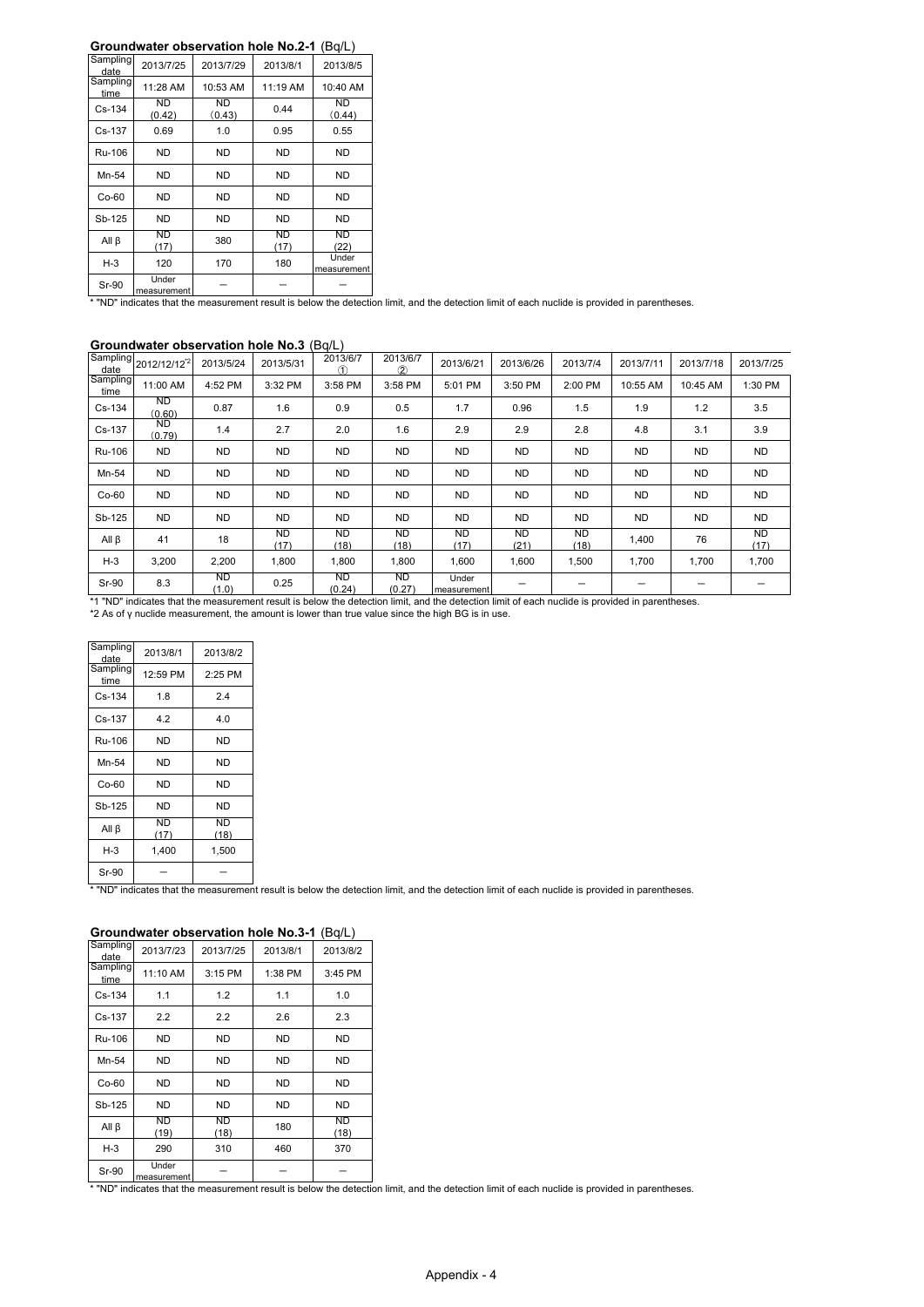#### **North side of Unit 5,6 discharge channel** (Bq/L)

| Sampling<br>date | 2013/6/21 | 2013/6/26 | 2013/7/3 | 2013/7/8 | 2013/7/15 | 2013/7/22                                                                                                                                      | 2013/7/29     | 2013/8/5       |
|------------------|-----------|-----------|----------|----------|-----------|------------------------------------------------------------------------------------------------------------------------------------------------|---------------|----------------|
| Sampling<br>time | 7:25 AM   | 11:25 AM  | 6:55 AM  | 6:15 AM  | 6:05 AM   | 5:50 AM                                                                                                                                        | 5:55 AM       | 6:55 AM        |
| Cs-134           | 1.8       | ND        | ND       | 1.4      | <b>ND</b> | <b>ND</b>                                                                                                                                      | ND.           | ND <sub></sub> |
|                  |           | (1.9)     | (1.2)    |          | (1.2)     | (1.3)                                                                                                                                          | (0.92)<br>ND. | (1.4)<br>ND.   |
| Cs-137           | 2.1       | 3.3       | 1.2      | 2.5      | 1.5       | 2.5                                                                                                                                            | (1.4)         | (1.5)          |
| All $\beta$      |           | <b>ND</b> | ND       | ND.      | <b>ND</b> | <b>ND</b>                                                                                                                                      | ND.           | ND.            |
|                  |           | (22)      | (17)     | (19)     | (22)      | (23)                                                                                                                                           | (19)          | (22)           |
| $H-3$            |           | 8.6       | 4.9      | 3.7      | 5.5       | ND.                                                                                                                                            | ND.           | Under          |
|                  |           |           |          |          |           | (3.2)                                                                                                                                          | (2.9)         | measurement    |
| Sr-90            |           | 5.8       |          |          |           | Under                                                                                                                                          |               |                |
|                  |           |           |          |          |           | measurement                                                                                                                                    |               |                |
|                  |           |           |          |          |           | * "ND" indicates that the measurement result is below the detection limit, and the detection limit of each nuclide is provided in parentheses. |               |                |

#### **In front of Unit 6 water intake channel, seawater** (Bq/L)

| Sampling<br>date | 2013/6/25 | 2013/7/2  | 2013/7/8  | 2013/7/15 | 2013/7/22 | 2013/7/29 | 2013/8/5    |
|------------------|-----------|-----------|-----------|-----------|-----------|-----------|-------------|
| Sampling<br>time | $7:15$ AM | 6:25 AM   | 6:30 AM   | 6:15 AM   | 5:50 AM   | 6:15 AM   | 6:10 AM     |
| Cs-134           | <b>ND</b> | <b>ND</b> | <b>ND</b> | <b>ND</b> | <b>ND</b> | <b>ND</b> | <b>ND</b>   |
|                  | (3.3)     | (1.7)     | (2.2)     | (1.6)     | (1.4)     | (2.4)     | (2.0)       |
| Cs-137           | <b>ND</b> | 2.6       | <b>ND</b> | 3.1       | <b>ND</b> | <b>ND</b> | <b>ND</b>   |
|                  | (2.1)     |           | (1.9)     |           | (1.3)     | (2.3)     | (2.7)       |
| $All \beta$      | ND.       | 20        | <b>ND</b> | <b>ND</b> | <b>ND</b> | <b>ND</b> | <b>ND</b>   |
|                  | (18)      |           | (17)      | (22)      | (21)      | (19)      | (22)        |
| $H-3$            | 6.0       | 8.2       | <b>ND</b> | 11        | <b>ND</b> | <b>ND</b> | Under       |
|                  |           |           | (3.1)     |           | (3.2)     | (2.9)     | measurement |
| Sr-90            |           |           |           |           |           |           |             |

\* "ND" indicates that the measurement result is below the detection limit, and the detection limit of each nuclide is provided in parentheses.

#### **In front of shallow draft quay, seawater** (Bq/L)

| Sampling<br>date | 2013/6/26    | 2013/7/3           | 2013/7/8           | 2013/7/15          | 2013/7/22            | 2013/7/29          | 2013/8/5             |
|------------------|--------------|--------------------|--------------------|--------------------|----------------------|--------------------|----------------------|
| Sampling<br>time | 6:06 AM      | 6:03 AM            | 5:31 AM            | 5:30 AM            | 5:25 AM              | 5:34 AM            | 6:00 AM              |
| Cs-134           | ND.<br>(1.8) | 1.9                | <b>ND</b><br>(1.8) | <b>ND</b><br>(2.3) | <b>ND</b><br>(1.9)   | <b>ND</b><br>(1.7) | 5.3                  |
| Cs-137           | 2.3          | 5.6                | 5.1                | 5.7                | <b>ND</b><br>(2.2)   | 2.2                | 8.6                  |
| All $\beta$      | ND.<br>(18)  | 40                 | 19                 | 35                 | <b>ND</b><br>(21)    | <b>ND</b><br>(19)  | 31                   |
| $H-3$            | 340          | <b>ND</b><br>(120) | <b>ND</b><br>(120) | <b>ND</b><br>(120) | <b>ND</b><br>(120)   | <b>ND</b><br>(120) | Under<br>measurement |
| Sr-90            | 7.4          |                    |                    |                    | Under<br>measurement |                    |                      |

 $\begin{array}{c|c|c|c|c|c} \n\hline\n\text{Sr-90} & 7.4 & \text{---} & \text{---} & \text{---} & \text{---} & \text{---} & \text{---} & \text{---} & \text{---} & \text{---} & \text{---} & \text{---} & \text{---} & \text{---} & \text{---} & \text{---} & \text{---} & \text{---} & \text{---} & \text{---} & \text{---} & \text{---} & \text{---} & \text$ 

#### **North side of Unit 1-4 water intake channel, seawater** (Bq/L)

| Sampling<br>date | 2013/1/14 | 2013/2/11 | 2013.3.11 | 2013/4/15          | 2013/5/13 | 2013/6/10 | 2013/6/21                  | 2013/6/24 | 2013/6/26 | 2013/6/28 | 2013/7/1 |
|------------------|-----------|-----------|-----------|--------------------|-----------|-----------|----------------------------|-----------|-----------|-----------|----------|
| Sampling<br>time | 7:00 AM   | 6:32 AM   | 6:27 AM   | 6:12 AM            | 5:59 AM   | 6:01 AM   | 6:18 AM                    | 5:50 PM   | 6:13 AM   | 6:27 AM   | 6:26 AM  |
| Cs-134           | 3.5       | 3.7       | 31        | <b>ND</b><br>(2.5) | 9.2       | 7.3       | 12                         |           | 18        | 15        | 13       |
| Cs-137           | 5.7       | 10        | 56        | 6.0                | 16        | 14        | 28                         |           | 28        | 33        | 28       |
| $All \beta$      | 170       | 260       | 230       | 140                | 490       | 290       | 310                        |           | 260       | 230       | 420      |
| $H-3$            | 110       | 170       | 120       | 110                | 290       | 500       | 1.100                      | 1.500     | 760       | 760       | 2,200    |
| Sr-90            |           |           |           |                    |           |           | Under<br>measurement       |           |           |           |          |
| .                |           |           | .         | .                  |           | .         | $\cdots$ $\cdots$ $\cdots$ | $\cdots$  |           |           |          |

\* "ND" indicates that the measurement result is below the detection limit, and the detection limit of each nuclide is provided in parentheses.

| Sampling<br>date | 2013/7/3 | 2013/7/5 | 2013/7/7 | 2013/7/9 | 2013/7/11 | 2013/7/14 | 2013/7/16 | 2013/7/18 | 2013/7/21 | 2013/7/23            | 2013/7/25 |
|------------------|----------|----------|----------|----------|-----------|-----------|-----------|-----------|-----------|----------------------|-----------|
| Sampling<br>time | 6:08 AM  | 6:17 AM  | 6:11 AM  | 6:09 AM  | 6:46 AM   | 6:11 AM   | 6:08 AM   | 6:06 AM   | 5:51 AM   | 6:23 AM              | 6:11 AM   |
| Cs-134           | 13       | 6.3      | 8.0      | 11       | 12        | 14        | 19        | 14        | 16        | 18                   | 18        |
| Cs-137           | 23       | 17       | 18       | 24       | 29        | 32        | 43        | 35        | 29        | 40                   | 32        |
| All <sub>β</sub> | 310      | 130      | 160      | 230      | 220       | 330       | 500       | 380       | 250       | 240                  | 470       |
| $H-3$            | 2,300    | 490      | 760      | 930      | 940       | 2,200     | 2,300     | 1,900     | 1,100     | 990                  | 1,300     |
| Sr-90            |          |          |          |          | -         |           |           |           |           | Under<br>measurement |           |

\* "ND" indicates that the measurement result is below the detection limit, and the detection limit of each nuclide is provided in parentheses.

| Sampling<br>date | 2013/7/28 | 2013/7/30 | 2013/8/1 | 2013/8/4 | 2013/8/6             |
|------------------|-----------|-----------|----------|----------|----------------------|
| Sampling<br>time | 6:13 AM   | 6:04 AM   | 6:23 AM  | 6:13 AM  | 6:05 AM              |
| Cs-134           | 24        | 21        | 19       | 14       | 13                   |
| Cs-137           | 46        | 49        | 36       | 34       | 32                   |
| All $\beta$      | 660       | 480       | 590      | 230      | 410                  |
| $H-3$            | 3,100     | 2.200     | 2,400    | 1,300    | Under<br>measurement |
| Sr-90            |           |           |          |          |                      |

\* "ND" indicates that the measurement result is below the detection limit, and the detection limit of each nuclide is provided in parentheses.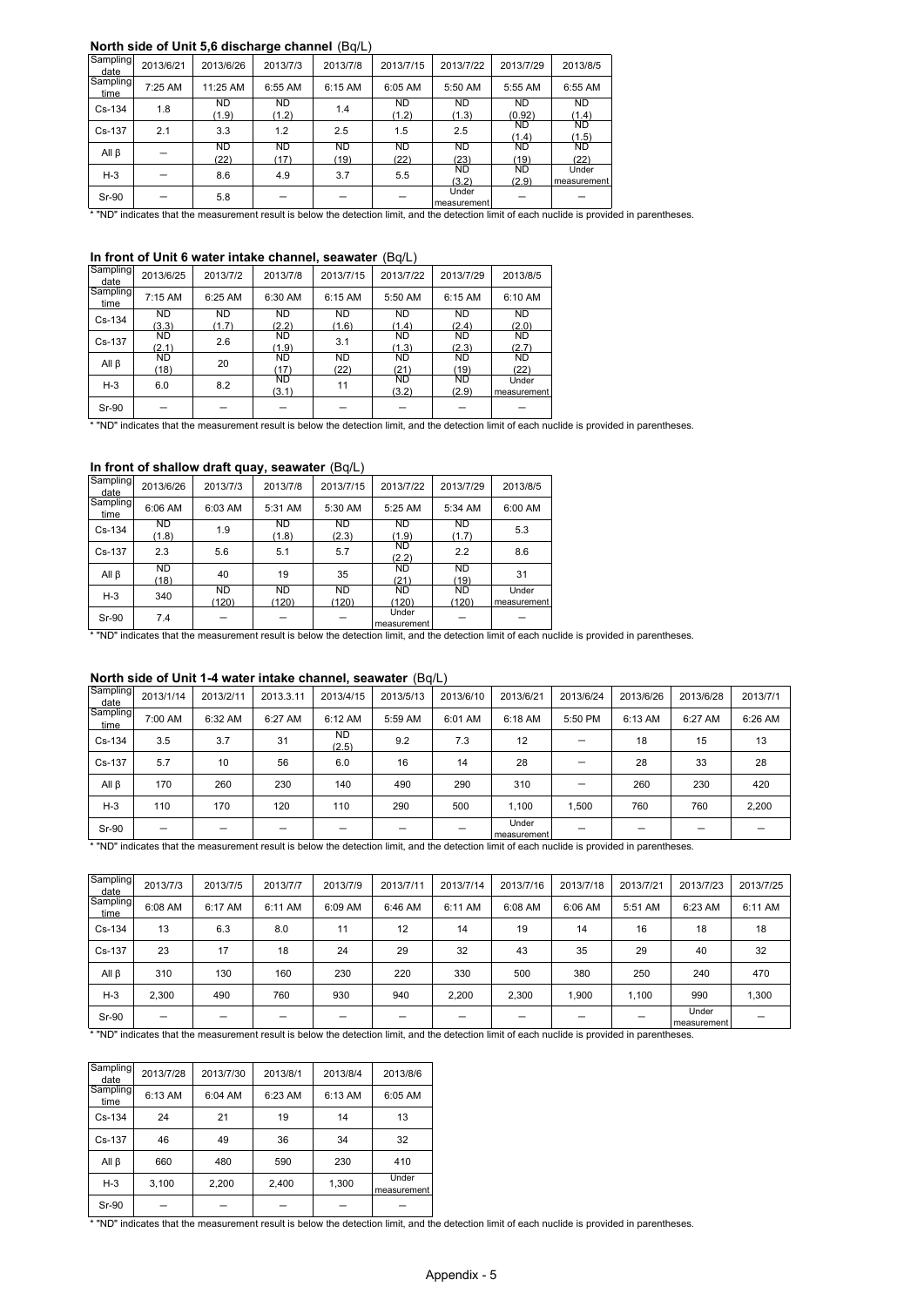#### **North side of Unit 1-4 water intake channel (north side of the east seawall break), seawater** (Bq/L)<br>Sampling 2012/6/27 2012/7/2 2012/7/2 2012/7/15 2012/7/22 2012/7/20 2012/7/20

| <b>Jamping</b><br>date | 2013/6/27            | 2013/7/3 | 2013/7/8           | 2013/7/15 | 2013/7/22                                                                                                                                      | 2013/7/29   | 2013/8/5             |
|------------------------|----------------------|----------|--------------------|-----------|------------------------------------------------------------------------------------------------------------------------------------------------|-------------|----------------------|
| Sampling<br>time       | 9:50 AM              | 6:50 AM  | 6:17 AM            | 6:12 AM   | 6:14 AM                                                                                                                                        | 6:15 AM     | 6:42 AM              |
| Cs-134                 | 6.1                  | 3.3      | ND.<br>(1.4)       | 7.7       | ND<br>(1.8)                                                                                                                                    | ND<br>(2.5) | 7.9                  |
| Cs-137                 | 13                   | 8.2      | ND.<br>(1.7)       | 18        | ND.<br>(1.8)                                                                                                                                   | ND<br>(1.9) | 15                   |
| All $\beta$            | 200                  | 99       | 22                 | 250       | ND<br>(21)                                                                                                                                     | 21          | 190                  |
| $H-3$                  | 180                  | 140      | <b>ND</b><br>(120) | 460       | ND.<br>(120)                                                                                                                                   | ND<br>(120) | Under<br>measurement |
| Sr-90                  | Under<br>measurement |          |                    |           | Under<br>measurement                                                                                                                           |             |                      |
|                        |                      |          |                    |           | * "ND" indicates that the measurement result is below the detection limit, and the detection limit of each nuclide is provided in parentheses. |             |                      |

#### **Unit 1 screen (inside the silt fence), seawater** (Bq/L)

| Sampling<br>date | 2013/6/21            | 2013/6/26 | 2013/7/3 | 2013/7/8 | 2013/7/15 | 2013/7/22            | 2013/7/29 | 2013/8/5             |
|------------------|----------------------|-----------|----------|----------|-----------|----------------------|-----------|----------------------|
| Sampling<br>time | 6:23 AM              | 6:18 AM   | 6:13 AM  | 5:45 AM  | 5:43 AM   | 5:38 AM              | 5:44 AM   | 6:10 AM              |
| Cs-134           | 6.9                  | 8.9       | 5.4      | 3.4      | 17        | 4.8                  | 16        | 12                   |
| Cs-137           | 15                   | 20        | 13       | 12       | 37        | 8.4                  | 34        | 28                   |
| All $\beta$      | 160                  | 170       | 140      | 89       | 320       | 79                   | 330       | 260                  |
| $H-3$            | 480                  | 530       | 420      | 180      | 1,300     | 320                  | 1,500     | Under<br>measurement |
| Sr-90            | Under<br>measurement |           |          |          |           | Under<br>measurement |           |                      |

measurement - --- Under measurement - - \* "ND" indicates that the measurement result is below the detection limit, and the detection limit of each nuclide is provided in parentheses.

#### **Between the water intake channel of Unit 1 and Unit 2, seawater (Surface layer)** (Bq/L)

| Sampling<br>date | 2013/6/14 | 2013/6/21                                                                                                                                      | 2013/6/24 | 2013/6/26<br>Surface layer | 2013/6/28<br>Surface layer | 2013/7/1<br>Surface laver | 2013/7/3<br>Surface laver | 2013/7/5<br>Surface laver | 2013/7/7<br>Surface laver | 2013/7/9<br>Surface laver | 2013/7/11<br>Surface laver |
|------------------|-----------|------------------------------------------------------------------------------------------------------------------------------------------------|-----------|----------------------------|----------------------------|---------------------------|---------------------------|---------------------------|---------------------------|---------------------------|----------------------------|
| Sampling<br>time | 1:20 PM   | 11:00 AM                                                                                                                                       | 6:00 PM   | 4:55 PM                    | 11:34 AM                   | 6:04 AM                   | 6:15 AM                   | 6:25 AM                   | 6:22 AM                   | 6:18 AM                   | 6:58 AM                    |
| Cs-134           |           | 9.4                                                                                                                                            |           | 6.2                        | 8.5                        | 4.9                       | 5.3                       | 5.6                       | 6.8                       | <b>ND</b><br>(2.1)        | 5.6                        |
| Cs-137           |           | 19                                                                                                                                             |           | 11                         | 19                         | 11                        | 9.3                       | 12                        | 15                        | 3.4                       | 13                         |
| All <sub>β</sub> |           | 330                                                                                                                                            |           | 260                        | 180                        | 200                       | 130                       | 150                       | 180                       | 65                        | 110                        |
| $H-3$            | 600       | 910                                                                                                                                            | 420       | 200                        | 230                        | 170                       | 230                       | 330                       | 570                       | 170                       | ND.<br>(120)               |
| Sr-90            |           | Under<br>measurement                                                                                                                           |           |                            |                            |                           |                           |                           |                           |                           |                            |
|                  |           | * "ND" indicates that the measurement result is below the detection limit, and the detection limit of each nuclide is provided in parentheses. |           |                            |                            |                           |                           |                           |                           |                           |                            |

| Sampling         | 2013/7/14     | 2013/7/16     | 2013/7/18 | 2013/7/21 | 2013/7/23                                                                                                                                      | 2013/7/25 | 2013/7/28 | 2013/7/30 | 2013/8/1 | 2013/8/4 | 2013/8/6             |
|------------------|---------------|---------------|-----------|-----------|------------------------------------------------------------------------------------------------------------------------------------------------|-----------|-----------|-----------|----------|----------|----------------------|
| date             | Surface laver | Surface laver | Surface   | Surface   | Surface                                                                                                                                        | Surface   | Surface   | Surface   | Surface  | Surface  | Surface              |
| Sampling<br>time | 6:20 AM       | 6:16 AM       | 6:14 AM   | 5:59 AM   | 6:33 AM                                                                                                                                        | $6:26$ AM | 6:22 AM   | 6:13 AM   | 6:34 AM  | 6:25 AM  | 6:13 AM              |
| Cs-134           | 7.9           | 11            | 9.5       | 3.3       | 15                                                                                                                                             | 14        | 15        | 17        | 13       | 11       | 19                   |
| Cs-137           | 20            | 25            | 23        | 8.5       | 27                                                                                                                                             | 27        | 38        | 35        | 28       | 21       | 36                   |
| All $\beta$      | 200           | 310           | 320       | 96        | 120                                                                                                                                            | 290       | 330       | 340       | 320      | 230      | 360                  |
| $H-3$            | 560           | 800           | 420       | 390       | 580                                                                                                                                            | 880       | 1.800     | 1.700     | 1.300    | 1,100    | Under<br>measurement |
| <b>Sr-90</b>     |               |               |           |           | Under<br>measurement                                                                                                                           |           |           |           |          |          |                      |
|                  |               |               |           |           | * "ND" indicates that the measurement result is below the detection limit, and the detection limit of each nuclide is provided in parentheses. |           |           |           |          |          |                      |

#### **Between the water intake channel of Unit 1 and Unit 2, seawater (Lower layer)** (Bq/L)

| Sampling<br>date | 2013/6/26<br>Lower laver | 2013/6/28<br>Lower laver | 2013/7/1<br>Lower laver | 2013/7/3<br>Lower laver | 2013/7/5<br>Lower laver | 2013/7/7<br>Lower laver | 2013/7/9<br>Lower laver | 2013/7/11<br>Lower laver | 2013/7/14<br>Lower laver | 2013/7/16<br>Lower laver | 2013/7/18<br>Lower laver |
|------------------|--------------------------|--------------------------|-------------------------|-------------------------|-------------------------|-------------------------|-------------------------|--------------------------|--------------------------|--------------------------|--------------------------|
| Sampling<br>time | 4:55 PM                  | 11:36 AM                 | 6:04 AM                 | 6:15 AM                 | 6:25 AM                 | 6:22 AM                 | 6:18 AM                 | 6:58 AM                  | 6:20 AM                  | 6:16 AM                  | 6:14 AM                  |
| Cs-134           | 6.2                      | 7.5                      | 5.7                     | 3.0                     | 6.8                     | 4.9                     | 2.0                     | 2.6                      | 9.6                      | 7.5                      | 7.0                      |
| Cs-137           | 9.3                      | 17                       | 14                      | 8.9                     | 14                      | 6.9                     | 3.6                     | 8.0                      | 18                       | 13                       | 14                       |
| All <sub>β</sub> | 210                      | 180                      | 180                     | 120                     | 180                     | 220                     | 51                      | 58                       | 180                      | 450                      | 320                      |
| $H-3$            | 360                      | 340                      | <b>ND</b><br>(120)      | <b>ND</b><br>(120)      | 170                     | 210                     | <b>ND</b><br>(120)      | 500                      | 460                      | 390                      | 420                      |
| Sr-90            | Under<br>measurement     |                          |                         |                         | -                       |                         |                         |                          |                          |                          |                          |

\* "ND" indicates that the measurement result is below the detection limit, and the detection limit of each nuclide is provided in parentheses.

| Sampling         | 2013/7/21          | 2013/7/23            | 2013/7/25   | 2013/7/28   | 2013/7/30   | 2013/7/31   | 2013/8/4    | 2013/8/6             |
|------------------|--------------------|----------------------|-------------|-------------|-------------|-------------|-------------|----------------------|
| date             | Lower layer        | Lower layer          | Lower layer | Lower laver | Lower laver | Lower laver | Lower laver | Lower laver          |
| Sampling<br>time | 5:59 AM            | 6:33 AM              | 6:26 AM     | 6:22 AM     | 6:13 AM     | 6:34 AM     | 6:25 AM     | 6:13 AM              |
| Cs-134           | <b>ND</b><br>(1.6) | 9.9                  | 4.3         | 2.3         | 2.5         | 4.0         | 5.8         | 4.2                  |
| Cs-137           | 3.2                | 19                   | 6.8         | 8.6         | 8.4         | 5.2         | 9.8         | 11                   |
| All $\beta$      | 19                 | 100                  | 170         | 93          | 97          | 180         | 110         | 120                  |
| $H-3$            | <b>ND</b><br>(120) | 370                  | 230         | 690         | 650         | 300         | 1,200       | Under<br>measurement |
| Sr-90            |                    | Under<br>moseuromont |             |             |             |             |             |                      |

measurement ------ \* "ND" indicates that the measurement result is below the detection limit, and the detection limit of each nuclide is provided in parentheses.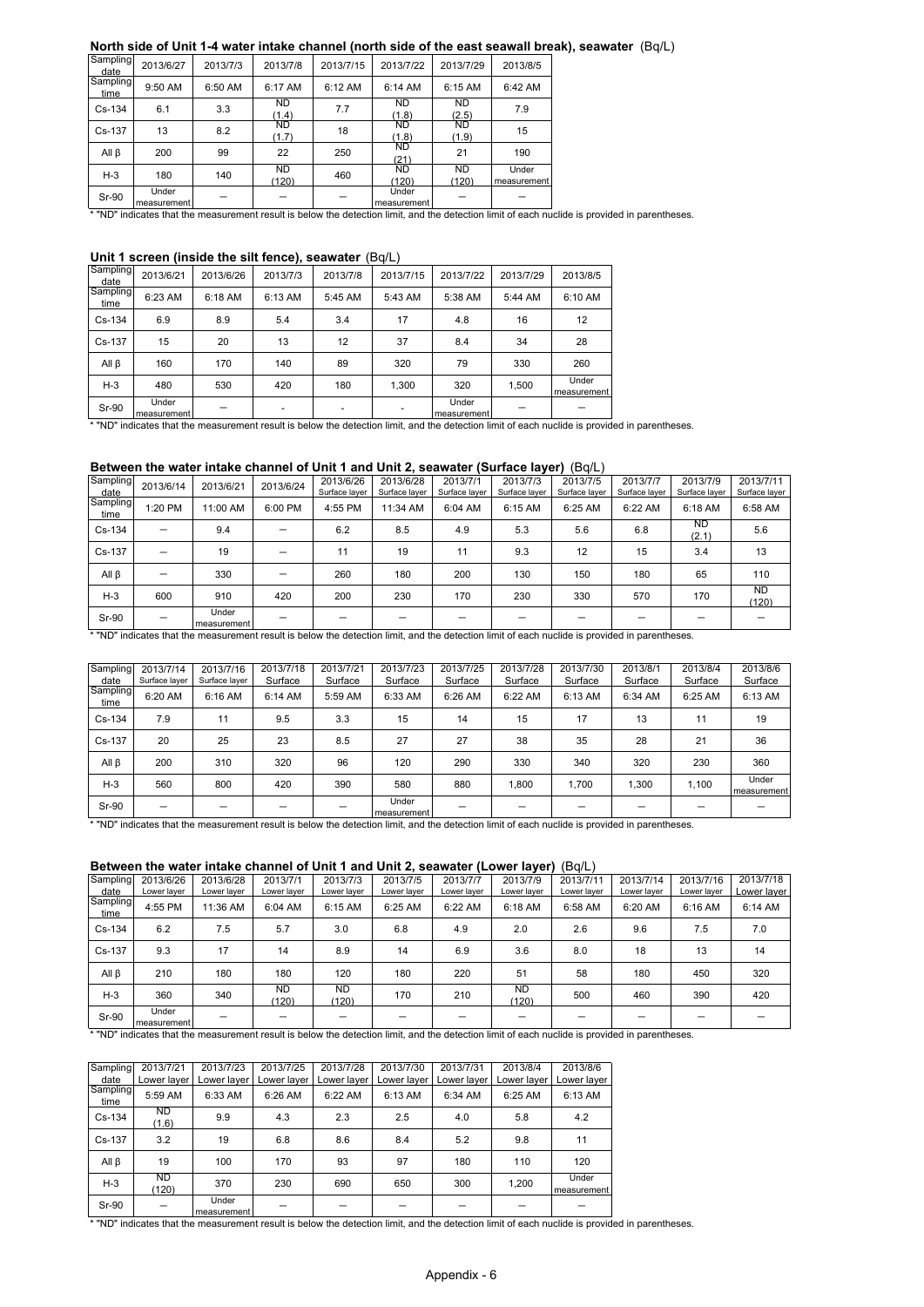#### **Unit 2 screen (inside the silt fence), seawater** (Bq/L)

| Sampling<br>date                                                                                                                               | 2013/6/21            | 2013/6/26 | 2013/7/3 | 2013/7/8     | 2013/7/15 | 2013/7/22            | 2013/7/29 | 2013/8/5             |  |
|------------------------------------------------------------------------------------------------------------------------------------------------|----------------------|-----------|----------|--------------|-----------|----------------------|-----------|----------------------|--|
| Sampling<br>time                                                                                                                               | 6:29 AM              | 6:24 AM   | 6:27 AM  | 5:51 AM      | 5:48 AM   | 5:45 AM              | 5:50 AM   | 6:15 AM              |  |
| Cs-134                                                                                                                                         | 7.1                  | 11        | 16       | ND.<br>(1.8) | 14        | <b>ND</b><br>(1.9)   | 6.8       | 11                   |  |
| Cs-137                                                                                                                                         | 14                   | 23        | 34       | 5.1          | 27        | ND.<br>(1.9)         | 18        | 24                   |  |
| All $\beta$                                                                                                                                    | 230                  | 260       | 220      | 26           | 250       | ND.<br>(21)          | 140       | 240                  |  |
| $H-3$                                                                                                                                          | 290                  | 320       | 250      | ND.<br>(120) | 440       | ND.<br>(120)         | 370       | Under<br>measurement |  |
| Sr-90                                                                                                                                          | Under<br>measurement |           |          |              |           | Under<br>measurement |           |                      |  |
| * "ND" indicates that the measurement result is below the detection limit, and the detection limit of each nuclide is provided in parentheses. |                      |           |          |              |           |                      |           |                      |  |

#### **Between the water intake channel of Unit 2 and Unit 3, seawater** (Bq/L)

|                  |           |             |              |           |                    |           | $\sqrt{2}$           |
|------------------|-----------|-------------|--------------|-----------|--------------------|-----------|----------------------|
| Sampling<br>date | 2013/6/26 | 2013/7/3    | 2013/7/8     | 2013/7/15 | 2013/7/22          | 2013/7/29 | 2013/8/5             |
| Sampling<br>time | 6:51 AM   | 6:30 AM     | 5:56 AM      | 5:53 AM   | 5:49 AM            | 5:54 AM   | 6:19 AM              |
| Cs-134           | 8.8       | 6.0         | 4.6          | 9.3       | <b>ND</b><br>(1.7) | 8.4       | 15                   |
| Cs-137           | 18        | 14          | 15           | 18        | <b>ND</b><br>(1.8) | 23        | 34                   |
| All <sub>β</sub> | 220       | 140         | 40           | 250       | <b>ND</b><br>(21)  | 160       | 210                  |
| $H-3$            | 350       | ND<br>(120) | ND.<br>(120) | 460       | <b>ND</b><br>(120) | 660       | Under<br>measurement |
| $Sr-90$          | Under     |             |              |           | Under              |           |                      |

Sr-90  $\frac{$  Under  $\frac{ }{ }$  =  $\frac{ }{ }$  =  $\frac{ }{ }$  =  $\frac{ }{ }$  measurement  $\frac{ }{ }$  =  $\frac{ }{ }$  =  $\frac{ }{ }$  =  $\frac{ }{ }$  =  $\frac{ }{ }$  =  $\frac{ }{ }$  =  $\frac{ }{ }$  =  $\frac{ }{ }$  =  $\frac{ }{ }$  =  $\frac{ }{ }$  =  $\frac{ }{ }$  =  $\frac{ }{ }$  =  $\frac{ }{ }$  =  $\frac{ }{$ 

#### **Unit 3 screen (inside the silt fence), seawater** (Bq/L)

| Sampling<br>2013/6/21 | 2013/6/26 | 2013/7/3           | 2013/7/8     | 2013/7/15          | 2013/7/16 | 2013/7/22   | 2013/7/29   | 2013/8/5             |
|-----------------------|-----------|--------------------|--------------|--------------------|-----------|-------------|-------------|----------------------|
| 6:33 AM               | 6:30 AM   | 6:36 AM            | 6:01 AM      | 5:59 AM            | 6:32 AM   | 11:13 AM    | 5:57 AM     | 6:25 AM              |
| 64                    | 59        | 32                 | 8.3          | 350                | 190       | 31          | 7.6         | 69                   |
| 110                   | 120       | 68                 | 16           | 770                | 380       | 63          | 19          | 140                  |
| 270                   | 310       | 230                | 72           | 1.000              | 610       | 120         | 96          | 290                  |
| 220                   | 190       | <b>ND</b><br>(120) | ND.<br>(120) | <b>ND</b><br>(120) |           | ND<br>(120) | 200         | Under<br>measurement |
| Under<br>measurement  |           |                    |              |                    |           | Under       |             |                      |
|                       |           |                    |              |                    |           |             | measurement |                      |

#### **Between the water intake channel of Unit 3 and Unit 4, seawater** (Bq/L)

| Sampling<br>date | 2013/6/26            | 2013/7/3           | 2013/7/8           | 2013/7/15 | 2013/7/22            | 2013/7/29 | 2013/8/5             |                                                                                                                                                |
|------------------|----------------------|--------------------|--------------------|-----------|----------------------|-----------|----------------------|------------------------------------------------------------------------------------------------------------------------------------------------|
| Sampling<br>time | 6:47 AM              | 6:38 AM            | 6:06 AM            | 6:00 AM   | 6:02 AM              | $6:02$ AM | 6:29 AM              |                                                                                                                                                |
| Cs-134           | 9.9                  | 7.3                | 2.6                | 12        | <b>ND</b><br>(2.0)   | 11        | 12                   |                                                                                                                                                |
| Cs-137           | 23                   | 16                 | 7.0                | 26        | ND.<br>(2.0)         | 22        | 28                   |                                                                                                                                                |
| All <sub>B</sub> | 230                  | 130                | 18                 | 260       | ND.<br>(21)          | 120       | 210                  |                                                                                                                                                |
| $H-3$            | 250                  | <b>ND</b><br>(120) | <b>ND</b><br>(120) | 430       | ND<br>(120)          | 280       | Under<br>measurement |                                                                                                                                                |
| Sr-90            | Under<br>measurement |                    |                    |           | Under<br>measurement |           |                      |                                                                                                                                                |
|                  |                      |                    |                    |           |                      |           |                      | * "ND" indicates that the measurement result is below the detection limit, and the detection limit of each nuclide is provided in parentheses. |

#### **Unit 4 screen (inside the silt fence), seawater** (Bq/L)

| Sampling<br>date | 2013/6/21            | 2013/6/26 | 2013/7/3           | 2013/7/8                 | 2013/7/15 | 2013/7/22            | 2013/7/29 | 2013/8/5             |
|------------------|----------------------|-----------|--------------------|--------------------------|-----------|----------------------|-----------|----------------------|
| Sampling<br>time | 6:37 AM              | 6:35 AM   | 6:42 AM            | 6:04 AM                  | 6:02 AM   | 11:16 AM             | 6:00 AM   | 6:28 AM              |
| Cs-134           | 31                   | 34        | 17                 | 46                       | 43        | 12                   | 30        | 27                   |
| Cs-137           | 70                   | 65        | 36                 | 93                       | 89        | 26                   | 64        | 58                   |
| All $\beta$      | 250                  | 220       | 160                | 130                      | 300       | 49                   | 200       | 210                  |
| $H-3$            | <b>ND</b><br>(210)   | 260       | <b>ND</b><br>(120) | ND.<br>(120)             | 180       | ND.<br>(120)         | 260       | Under<br>measurement |
| Sr-90            | Under<br>measurement |           |                    | $\overline{\phantom{a}}$ |           | Under<br>measurement |           |                      |

\* "ND" indicates that the measurement result is below the detection limit, and the detection limit of each nuclide is provided in parentheses.